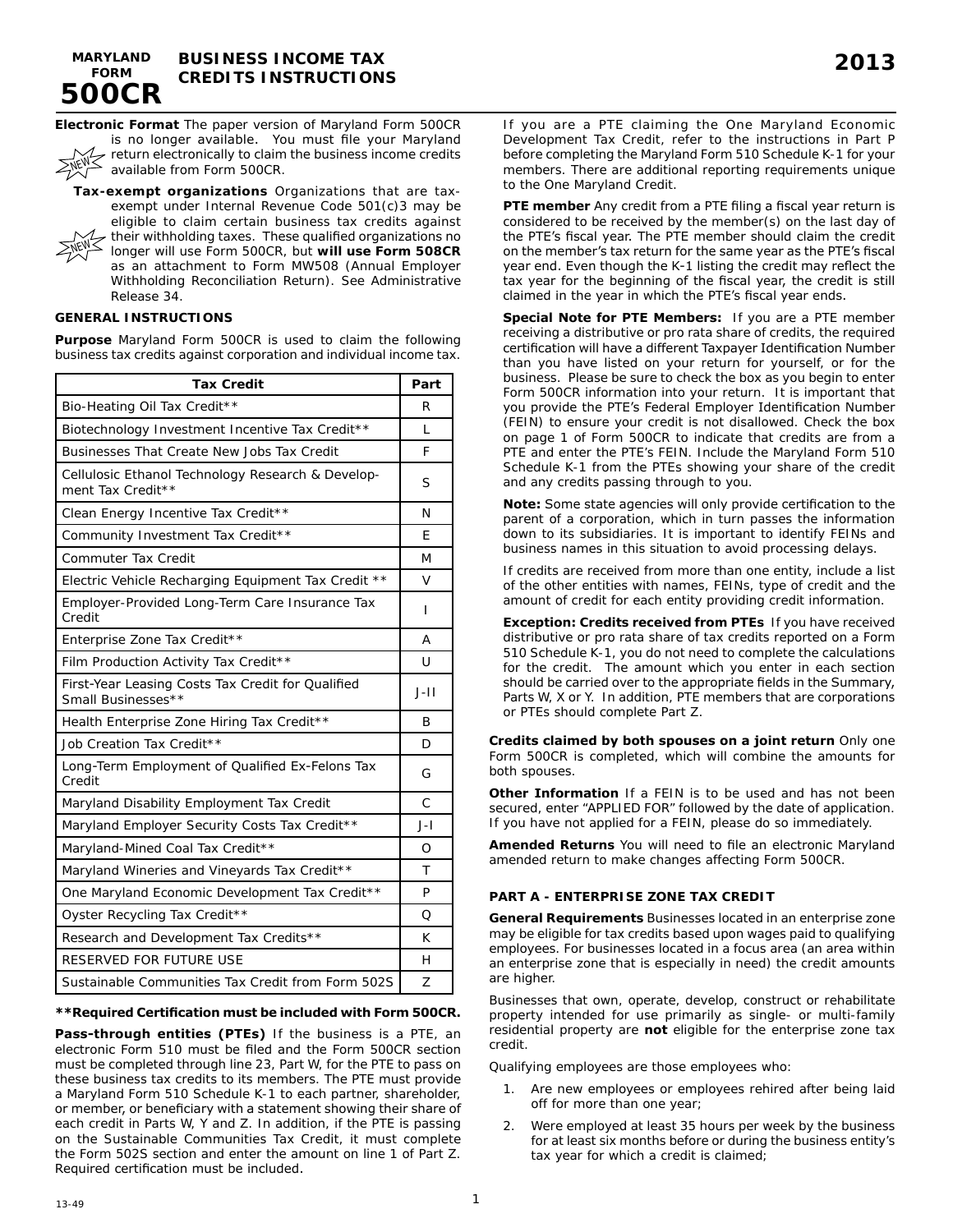

- 3. Spent at least one-half of their working hours in the enterprise zone on activities of the business resulting directly from its location in the enterprise zone;
- 4. Earn 150% or more of the federal minimum wage; and
- 5. Were hired by the business after the later of the date on which the enterprise zone was designated or the date on which the business entity located in the enterprise zone.

In addition, an employee may not have been hired to replace an individual employed by the business in that or the three previous tax years except an economically disadvantaged employee hired to replace a previously qualified economically disadvantaged employee, for whom the business received the corresponding first- or second-year credit in the immediately preceding tax year.

For information on the location of enterprise zones and focus areas and the standards which businesses must meet to qualify, contact:

Maryland Department of Business and Economic Development Office of Finance Programs, Tax Incentives Group 401 E. Pratt St. Baltimore, MD 21202 410-767-6438 or 410-767-4041

taxincentives@choosemaryland.org

Economically disadvantaged employees are those who are certified as such by:

Maryland Department of Labor, Licensing and Regulation Division of Workforce Development and Adult Learning 1100 N. Eutaw Street Baltimore, MD 21201 410-767-2047

That office will provide information relating to certification requirements for such employees.

#### **Specific Requirements**

Complete Parts A-I and A-II if the business is located in an enterprise zone but **not** in a focus area.

Complete Parts A-III and A-IV if the business is located in a focus area.

**Part A-I - Credit for economically disadvantaged employees not located in a focus area.** A credit is allowed for each new economically disadvantaged employee for a three-year period beginning with the year the employee was qualified. The credits are limited to the following amounts of wages paid to the economically disadvantaged employee: \$3,000 in the first year, \$2,000 in the second year and \$1,000 in the third year. If the employee replaced a previously qualified economically disadvantaged employee, the credit for the new employee will be the same as would have been allowed for the replaced employee.

On line 1, Part A-I, enter the number of economically disadvantaged qualified employees not located in a focus area in their first year of employment in the "First Year" box. Also, enter the number of these qualified employees in their respective second and third year boxes.

On line 2, Part A-I, enter the credit equal to the wages paid to each first year employee up to a maximum of \$3,000 per employee.

On line 3, Part A-I, enter the credit equal to the wages paid to each second year employee up to a maximum of \$2,000 per employee.

On line 4, Part A-I, enter the credit equal to the wages paid to each third year employee up to a maximum of \$1,000 per employee.

On line 5, Part A-I, enter the sum of lines 2 through 4.

**Part A-II - Credit for other qualified employees not located in a focus area.** A credit is allowed for each **new** qualified employee not located in a focus area not provided in Part A-I. The credit is limited to \$1,000 of wages paid and is applicable **for only the first year** the employee was qualified.

On line 6, Part A-II, enter the number of first-year qualified employees who are not located in a focus area who were not claimed in Part A-I.

On line 7, Part A-II, enter the amount of wages for these employees up to a maximum of \$1,000 per employee.

**Part A-III - Credit for economically disadvantaged employees located in a focus area.** A credit is allowed for each new economically disadvantaged employee for a three-year period beginning with the first year the employee was qualified.

The credits are limited to the following amounts of wages paid to the same economically disadvantaged employee: \$4,500 in the first year, \$3,000 in the second year and \$1,500 in the third year. If the employee replaced a previously qualified economically disadvantaged employee, the credit for the new employee will be the same as would have been allowed for the replaced employee.

On line 8, Part A-III, enter the number of economically disadvantaged qualified employees located in a focus area in their first year of employment in the "First Year" box. Also, enter the number of these qualified employees in their respective second and third year boxes.

On line 9, Part A-III, enter the credit equal to the wages paid to each first year employee up to a maximum of \$4,500 per employee.

On line 10, Part A-III, enter the credit equal to the wages paid to each second year employee up to a maximum of \$3,000 per employee.

On line 11, Part A-III, enter the credit equal to the wages paid to each third year employee up to a maximum of \$1,500 per employee.

On line 12, Part A-III, enter the sum of lines 9 through 11.

**Part A-IV - Credit for other qualified employees located in a focus area.** A credit is allowed for each new qualified employee located in a focus area not provided in Part A-III. The credit is limited to \$1,500 of wages paid and is applicable for only the first year the employee was qualified.

On line 13, Part A-IV, enter the number of first-year qualified employees located in a focus area who were not claimed in Part A-III.

On line 14, Part A-IV, enter the amount of wages for these employees up to a maximum of \$1,500 per employee.

#### **Part A - Summary**

Add lines 5, 7, 12 and 14 and enter total on line 15, Part A.

Also the amount on line 15, Part A, becomes an addition modification. Whenever an Enterprise Zone Tax Credit is claimed, an addition modification must be made in the amount of the credit claimed.

This credit is not refundable and is applied only against the Maryland State tax. To the extent the credit is earned in any year and it exceeds the State income tax, the business is entitled to an excess carryover of the credit until it is used, or the expiration of five years, whichever comes first.

Business must include certification with the return which  $\leq$  shows the business is located in a Maryland enterprise zone. **NEW** 

Maryland has more than 30 enterprise zones. Counties and municipalities are responsible for certifying a business as eligible for the tax credits. Contact the county or municipal enterprise zone administrator for more information. Department of Business and Economic Development (DBED) has a list of jurisdictions with enterprise zones on its Web site. Go to www.choosemaryland.org to see the list of Maryland Enterprise Zones by Region.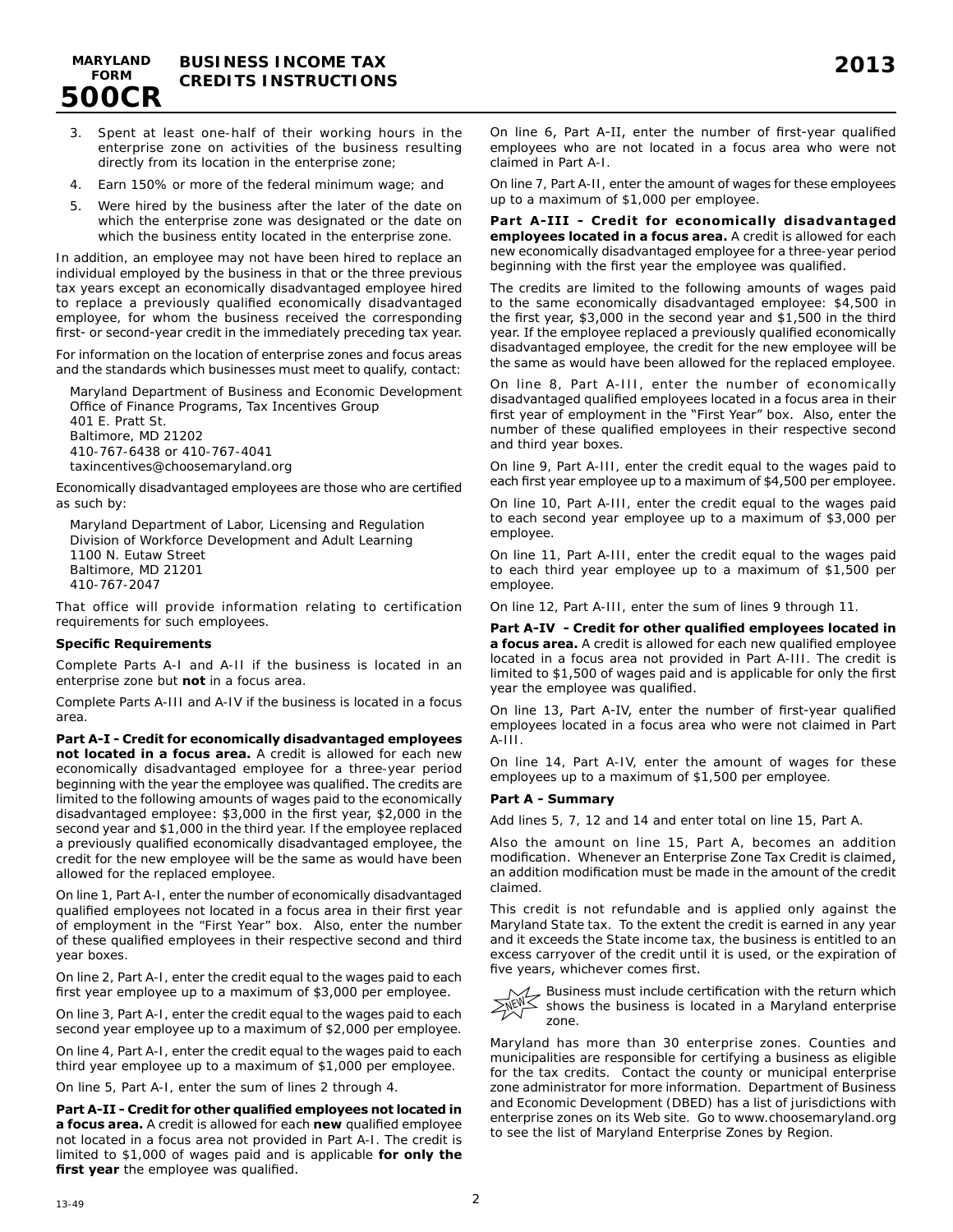



**MARYLAND 500CR**

#### **PART B – HEALTH ENTERPRISE ZONE HIRING TAX CREDIT**

**General Requirements** A Health Enterprise Zone (HEZ) Practitioner may be eligible for tax credits based on wages paid to qualified employees.

A "Health Enterprise Zone Practitioner" is a health care practitioner who is licensed or certified under the Maryland Health Occupations Article and who provides:

- Primary care, including obstetrics, gynecological services, pediatric services, or geriatric services;
- Behavioral health services, including mental health or alcohol and substance abuse services; or,
- Dental services.

A "qualified employee" is a HEZ practitioner, community health worker, or interpreter who:

(1) Provides direct support to a HEZ practitioner; and

(2) Expands access to services in a HEZ.

A qualified position is a full-time position of indefinite duration, which pays at least 150% of the federal minimum wage, is located in a HEZ, and is newly created as a result of the establishment or expansion of services in a HEZ and is filled. A qualified position does not include a position that is filled for a period of less than 12 months.

A HEZ practitioner may claim a refundable credit of \$10,000 for hiring a qualified employee in a qualified position in a HEZ, as certified by the Department of Health and Mental Hygiene (DHMH).

To be eligible for the credit, the HEZ practitioner may create one or more qualified positions within a 24-month period. The \$10,000 credit must be taken over a 24-month period, with half of the credit amount allowed beginning with the first year certified.

**Recapture Provision** If the qualified position is filled for a period of less than 24 months, the tax credit will be recaptured. The tax credit will be reduced on a prorated basis, based on the period of time the position was filled.

For information on the location of HEZs and the standards which HEZ practitioners must meet to qualify, contact:

Maryland Department of Health and Mental Hygiene Health Systems & Infrastructure Administration 201 West Preston Street Baltimore, MD 21201 410-767-5612 raquel.samson@maryland.gov or dhmh.hez@maryland.gov

### **Specific Requirements**

Complete lines 1 through 6 in Part B of Form 500CR if the HEZ practitioner is located in a HEZ.

- Line 1: Enter the amount of qualified employees certified by the Department of Health and Mental Hygiene (DHMH) in the First Year box.
- Line 2: Enter \$5,000 for each qualified employee certified by the DHMH in their first year of employment.
- Line 3: (Reserved for 2014)
- Line 4: Enter the sum of lines 2 and 3.
- Line 5: Enter the refund recapture amount, if applicable as a positive number.
- Line 6: Subtract line 5 from line 4 and enter the result on line 6 and on line 4, Part Y. If the result is less than 0, enter as a negative number.

**Note:** A copy of the DHMH certification must be included with your

tax return when claiming this tax credit.

#### **No credit may be earned for any tax year beginning on or after January 1, 2016.**

A nonrefundable HEZ Practitioner Tax Credit is available on Maryland Form 502CR, Tax Credits for Individuals. Go to **www. marylandtaxes.com** to download a copy of that form.

For more information about the HEZ Hiring Tax Credit certification, contact: DHMH.

### **PART C - MARYLAND DISABILITY EMPLOYMENT TAX CREDIT**

**General Requirements** Businesses that employ persons with disabilities, as determined by the Division of Rehabilitation Services (DORS) in the Maryland State Department of Education and/or by the Maryland Department of Labor, Licensing and Regulation (DLLR), may be eligible for tax credits for wages paid to, and for child care expenses and transportation expenses paid on behalf of, qualified employees.

Qualifying employees with a disability are those who are certified as such by the DORS (or by the DLLR for a disabled veteran).

For certification or for additional information, contact:

Maryland State Department of Education Division of Rehabilitation Services 2301 Argonne Drive Baltimore, MD 21218 1-888-554-0334 or 410-554-9442 www.dors.state.md.us or, Department of Labor, Licensing and Regulation 1100 N. Eutaw St., Room 201 Baltimore, MD 21201 410-767-2047

- A "Qualified Employee" with a disability means an individual who:
	- 1. Meets the definition of an individual with a disability as defined by the Americans with Disability Act;
	- 2. Has a disability that presently constitutes an impediment to obtaining or maintaining employment or to transitioning from school to work; and,
	- 3. Is ready for employment; or,
	- 4. Is a veteran who has been discharged or released from active duty by the American Armed Forces for a service-connected disability.

An employee must not have been hired to replace a laid-off employee or to replace an employee who is on strike or for whom the business simultaneously receives federal or state employment training benefits.

Qualifying child care expenses are those expenses incurred by a business to enable a qualified employee with a disability to be gainfully employed.

Transportation expenses are those expenses incurred by a business entity to enable a qualified employee with a disability to travel to and from work.

#### **Specific Requirements**

**Part C-I - Credit for employees with a disability hired.** A credit is allowed for each new employee with a disability for a twoyear period beginning with the year the employee was qualified. The credit for each disabled employee hired is equal to 30% of the first \$6,000 of qualified first year wages and 20% of the first \$6,000 of qualified second year wages.

The employer is not entitled to claim the credit until employment has continued for at least one full year unless the employee: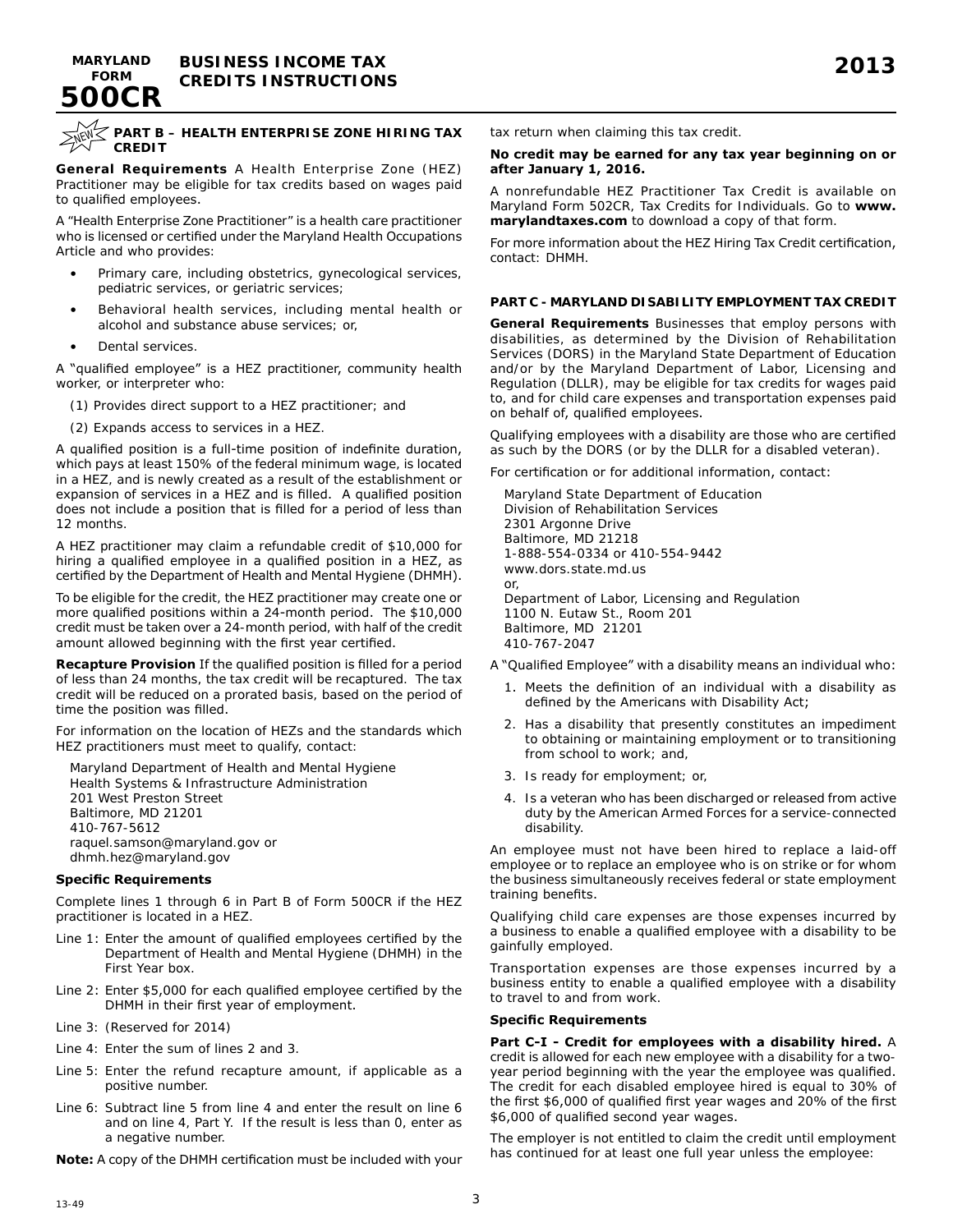

- (a) Voluntarily leaves the employer;
- (b) Becomes further disabled or death occurs; or,
- (c) Is terminated for cause. The credit must be prorated for the portion of the year the employee worked unless the employee voluntarily left to take another job**.**

On line 1, Part C-I, enter the number of qualified employees in their first year of employment in the "First Year" box. Enter the number of qualified employees in their second year of employment in the "Second Year" box.

On line 2, Part C-I, enter the credit equal to 30% of the first \$6,000 of wages paid to each first year qualified employee.

On line 3, Part C-I, enter the credit equal to 20% of the first \$6,000 of wages paid to each second year qualified employee.

On line 4, Part C-I, enter the sum of lines 2 and 3.

### **Part C-II - Credit for Child Care and Transportation Expenses**

An additional credit is allowed for expenses incurred by the employer for approved day care services for a child or children of a qualified employee, or for transportation expenses that are incurred to enable a qualified employee to travel to and from work.

A credit of up to \$600 is allowed for the first year of employment and up to \$500 for the second year. To verify if a child care center qualifies as an approved provider, contact the Department of Human Resources, Child Care Administrator for the county or city in which the child care center is located.

On line 5, Part C-II, enter the number of qualified employees in their first year of employment in the "First Year" box. Enter the number of qualified employees in their second year of employment in the "Second Year" box.

On line 6, Part C-II, enter the credit equal to a combined total of \$600 in child care and transportation expenses per each first year qualified employee with a disability.

On line 7, Part C-II, enter the credit equal to a combined total of \$500 in child care and transportation expenses per each second year qualified employee with a disability.

On line 8, Part C-II, enter the sum of lines 6 and 7.

### **Part C - Summary**

On line 9 Part C, enter the sum of lines 4 and 8.

Also the amount on line 9, Part C, becomes an addition modification. Whenever this credit is claimed against the income tax, an addition modification must be made in the amount of the credit claimed.

This credit is not refundable and is applied only against the Maryland State tax. To the extent the credit is earned in any year and it exceeds the State income tax, the business is entitled to an excess carryover of the credit until it is used, or the expiration of five years, whichever comes first.

#### **PART D - JOB CREATION TAX CREDIT**

**General Requirements** Certain businesses that create new qualified positions in Maryland may be eligible for tax credits based on the number of qualified positions created or wages paid for these positions.

The business facility must be certified as having created at least 60 qualified positions, 30 high-paying qualified positions, or 25 qualified positions if the business facility established or expanded is in a State Priority Funding Area.

A qualified position is a full-time position which pays at least 150% of the federal minimum wage, is located in Maryland, is newly created as a result of the establishment or expansion of

a business facility in a single location in the state and is filled. Qualified business entities are those certified as such by the Maryland Department of Business and Economic Development. A qualified employee is an employee filling a qualified position.

This credit is not refundable and is applied only against the Maryland State tax. To the extent the credit is earned in any year and it exceeds the State income tax, the business is entitled to an excess carryover of the credit until it is used, or the expiration of five years after the credit was earned, whichever comes first.

**Recapture Provision** If, at any time during the three tax years after the year the credit was earned, the average number of qualified positions falls more than 5% below the average number of qualified positions during the year in which the credit was earned, a portion of the credit will be recaptured for the tax year in which this occurs.

The amount to be recaptured is the amount originally claimed multiplied by the percentage reduction in the number of qualified employees. The credit to be recaptured is reported on line 26, Part W of Form 500CR.

Certification must be included with the Form 500CR when claiming this credit.

For certification or for information on the standards that businesses must meet to qualify, contact:

Maryland Department of Business and Economic Development Office of Finance Programs, Tax Incentives 401 E. Pratt St. Baltimore, MD 21202 410-767-6438 or 410-767-4980 taxincentives@choosemaryland.org

#### **Specific Requirements**

**Part D-I - Credit for employees of a qualified business.** A credit is allowed for each newly created qualified filled position. The credit is the lesser of \$1,000 multiplied by the number of filled qualified positions during the credit year or 2.5% of the wages paid for these positions for the credit year.

Part D-I reflects the calculation of the credit for employees of a qualified business that is not located in a Revitalization Area.

Enter the number of qualified positions for the current year on line 1, Part D-I.

Multiply line 1 by \$1,000 and enter the result on line 2, Part D-I.

Enter on line 3, Part D-I, 2.5% of the wages paid for each of the qualified positions on line 1.

On line 4, Part D-I, enter the lesser of line 2 or line 3.

**Part D-II - Credit for employees working in a Facility Located in a Revitalization Area.** A credit is allowed for each newly-created qualified filled position located in a Revitalization Area. The credit is the lesser of \$1,500 multiplied by the number of filled qualified positions or 5% of the wages paid for these positions.

Part D-II reflects the calculation of the credit for employees of a qualified business working in a facility located in a Revitalization Area.

Enter the number of qualified positions working in a Revitalization Area for the current year on line 5, of Part D- II.

Multiply line 5 by \$1,500 and enter the result on line 6, Part D-II.

Enter on line 7, Part D-II, 5% of the wages paid for each of the qualified positions on line 5.

On line 8, Part D-II, enter the lesser of line 6 or line 7.

#### **Part D - Summary**

The total credit will be taken over a two-year period. One-half of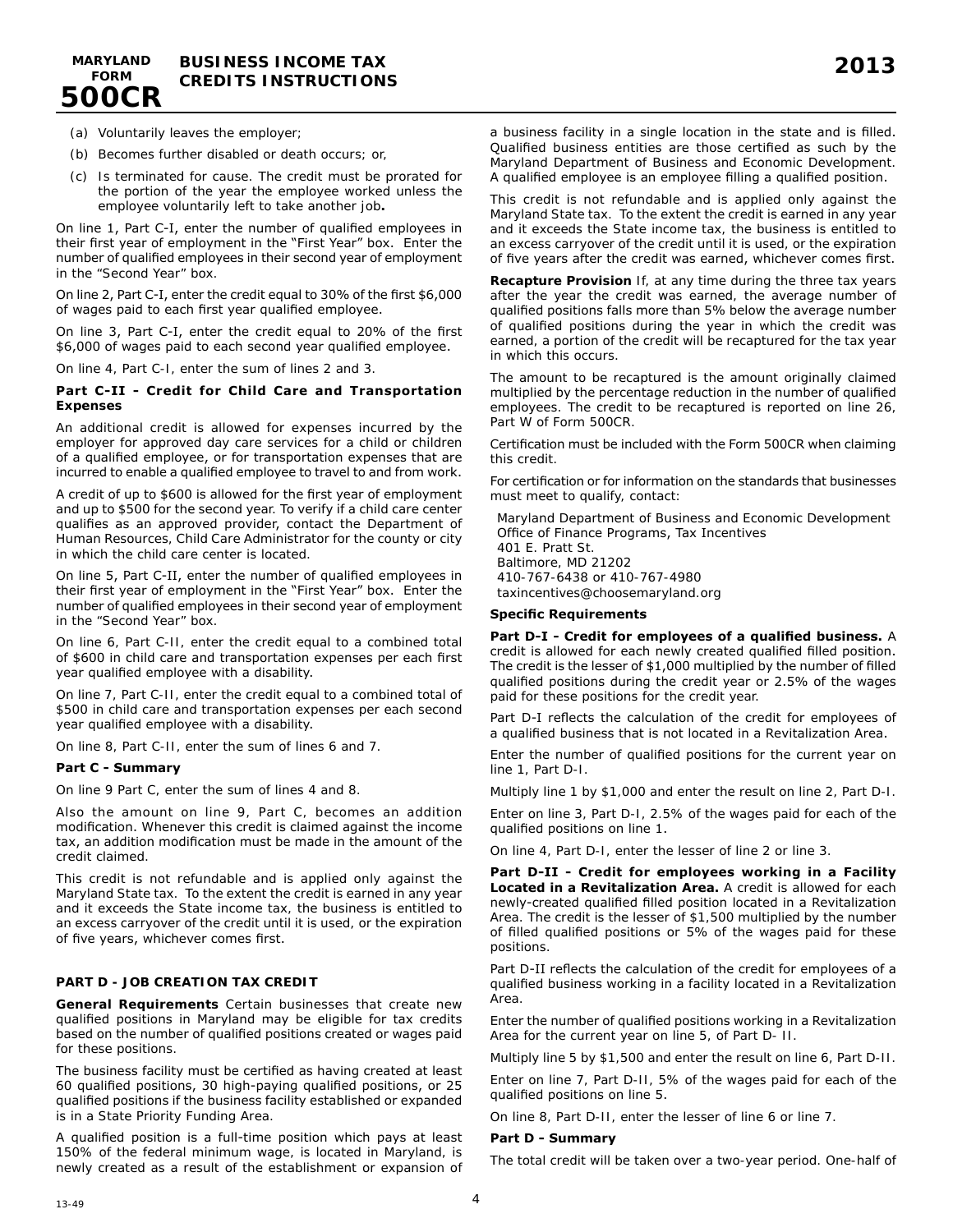

the credit will be allowed each year. The amount allowed for any credit year cannot exceed \$1,000,000.

Enter the total credits calculated for the current year by taking the sum of line 4 and line 8 and entering the result on line 9, Part D.

On line 10, Part D, enter the lesser of line 9 or \$1,000,000.

Calculate the current year credits available by multiplying the amount on line 10 by 50% and entering the result on line 11, Part D.

Enter on line 12, Part D, 50% of the amount of credits from the prior year.

Add lines 11 and 12 to obtain the amount of Job Creation Tax Credits that may be claimed this year. Enter the result on line 13, Part D.

#### **No credits may be earned for any tax year beginning on or after January 1, 2020.**

### **PART E - COMMUNITY INVESTMENT TAX CREDIT**

Businesses or individuals who contribute to approved Community Investment Programs may be eligible for a credit against the State income tax. Contributions must be made to a nonprofit organization approved by the Department of Housing and Community Development (DHCD). The taxpayer must apply to and receive approval by the DHCD for each contribution for which a credit is claimed. The credit is limited to 50% of the approved contributions (including real property) not to exceed \$250,000.

**Note:** A copy of the required approval from the DHCD must be included with Form 500CR.

### **Specific Instructions**

Enter the amount of approved contributions on line 1, Part E.

Enter 50% of line 1 on line 2, Part E.

On line 3, enter the lesser of line 2 or \$250,000.

Also, enter this amount on line 5, Part W.

This credit is not refundable and is applied only against the Maryland State tax. To the extent the credit is earned in any year and it exceeds the State income tax, the individual or business is entitled to an excess carryover of the credit until it is used, or it expires five years after the credit was earned, whichever comes first.

For more information contact:

Department of Housing and Community Development Division of Neighborhood Revitalization 10 N. Calvert St., Suite 444 Baltimore, MD 21202 410-260-5800 citc@mdhousing.org

### **PART F - BUSINESSES THAT CREATE NEW JOBS TAX CREDIT**

To qualify, businesses must be located in Maryland and create new positions or establish or expand business facilities in the state. If a property tax credit (or an enhanced property tax credit) as defined in Section 9-230 of the Tax-Property Article is granted by the Mayor and City Council of Baltimore City or the governing body of a county or municipal corporation, certain businesses may be entitled to an income tax credit.

These credits are based on percentages of the property tax liability as certified by the State Department of Assessments and Taxation(SDAT).

Businesses certified by SDAT for the Businesses that Create New

Jobs Property Tax Credit will enter the amount of income tax credit for which they have been certified on line 1, Part F.

Businesses certified by SDAT for the Businesses that Create New Jobs Enhanced Property Tax Credit will enter the amount of income tax credit for which they have been certified on line 2, Part F.

Enter the total of the certified amount by adding lines 1 and 2 and entering the result on line 3, Part F.

Also enter this amount on line 6, Part W.

This credit is not refundable and is applied only against the Maryland State tax. To the extent the credit is earned in any year and it exceeds the State income tax, the individual or business is entitled to an excess carryover of the credit until it is used, or it expires five years after the credit was earned, whichever comes first.

**Recapture Provision** If, at any time during the three tax years after the year the credit was earned, the business fails to satisfy the thresholds to qualify for the credit, the credit must be recaptured. The income tax credit to be recaptured is reported on line 26, Part W, of Form 500CR and filed with the tax return for the tax year in which the business failed to satisfy the applicable thresholds.

For more information contact:

State Department of Assessments and Taxation 301 W. Preston Street Baltimore, MD 21201-2395 410-767-1191 taxcredits@dat.state.md.us

#### **PART G - LONG-TERM EMPLOYMENT OF QUALIFIED EX-FELONS TAX CREDIT** (for employees hired from 1/1/07 through 12/31/2011)

A credit is allowed to businesses that hired qualified ex-felons under a program approved by Maryland Department of Labor, Licensing and Regulation. This credit may not be claimed if the Maryland Disability Employment Tax Credit has been claimed for that employee.

A qualified employee is a "qualified ex-felon" in accordance with Section 51(d)(4) of the Internal Revenue Code. A business may not claim a credit for an employee who was hired to replace a laid off employee or to replace an employee on strike, or for which the business simultaneously received federal or state employment training benefits.

A credit is allowed for each qualified ex-felon for a two-year period beginning with the first year the employee was qualified.

#### **This credit expired as of December 31, 2011. The first year credit is no longer allowed to be claimed on this form as a current credit.**

The credit for each qualified employee hired is equal to 20% of the first \$6,000 of qualified wages during the qualified employee's second year of employment.

The employer cannot claim the credit until employment has continued for at least one full year unless the employee:

- (a) Voluntarily leaves the employer;
- (b) Becomes disabled or death occurs; or,
- (c) Is terminated for cause. The credit must be prorated for the portion of the year the employee worked unless the employee voluntarily left to take another job.

#### **Specific Instructions**

On line 1, Part G, enter the number of qualified ex-felons who are in their second year of employment in the box that is labeled, "Second Year."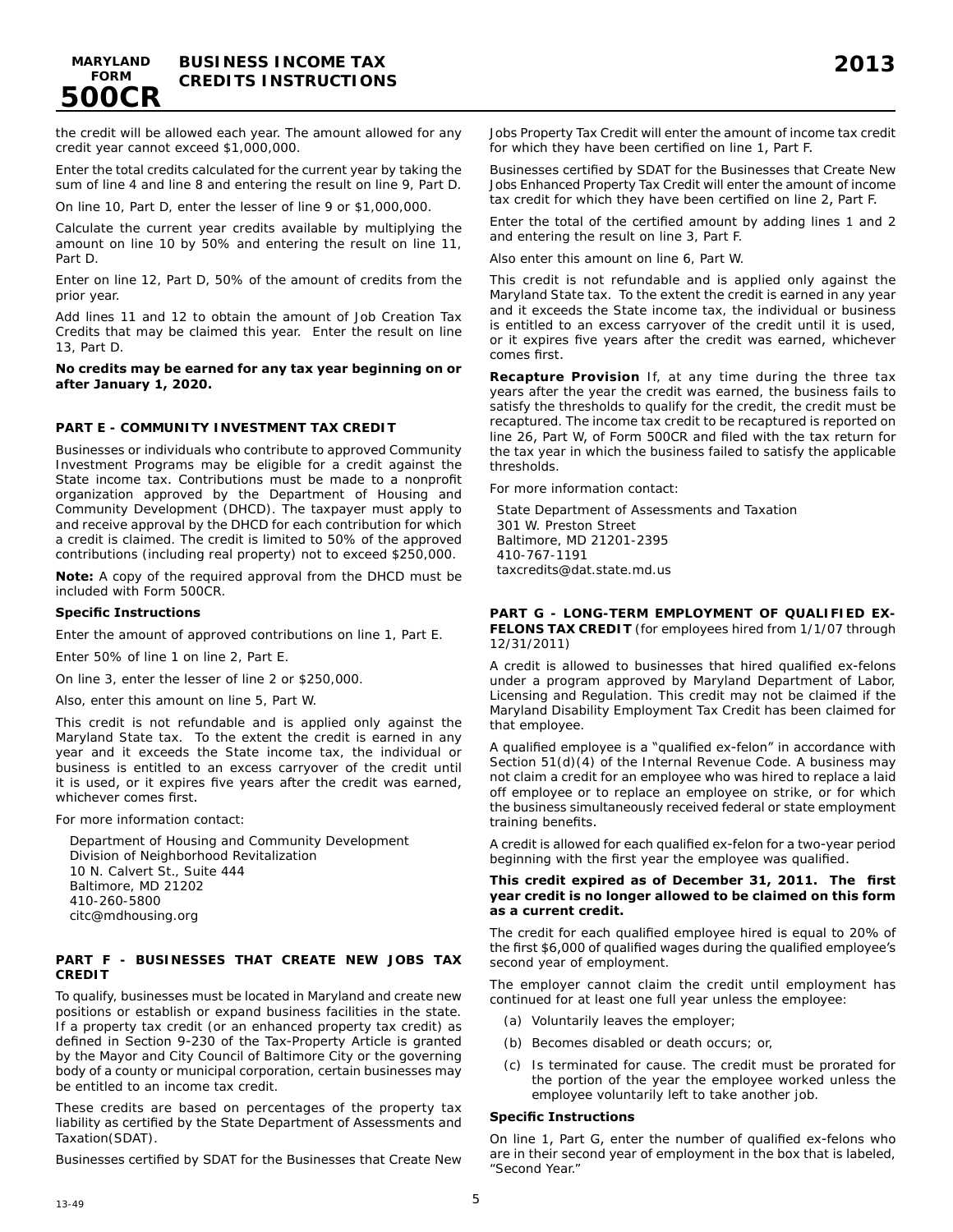**MARYLAND 500CR**

On line 2, Part G, enter 20% of the first \$6,000 of wages for each employee referenced on line 1. Enter this amount on line 7, Part W.

The amount of the credit from line 2, Part G, also is an addition modification. Whenever a Long-term Employment of Qualified Ex-Felons Tax Credit is claimed against the income tax, an addition modification must be made in the amount of the credit claimed.

This credit is not refundable and is applied only against the Maryland State tax. To the extent the credit is earned in any year and it exceeds the State income tax, the business is entitled to an excess carryover of the credit until it is used, or the expiration of five years after the credit was earned, whichever comes first. For more information, contact:

Maryland Department of Labor, Licensing and Regulation Division of Workforce Development and Adult Learning 1100 N. Eutaw Street Baltimore, MD 21201 410-767-2047

### **PART H - WORK-BASED LEARNING PROGRAM CREDIT**

The Work-Based Learning Program Credit expired December 31, 2012. No more credits may be earned for this program.

This credit had a five-year carryover provision. You may carryover any unused portion of the tax credit from line 7, Part X, of your 2012 Form 500CR to line 24 of Part W.

### **PART I - EMPLOYER-PROVIDED LONG-TERM CARE INSURANCE TAX CREDIT**

A credit is allowed for premiums paid by employers to provide longterm care insurance to their employees as part of their benefits package. The employer may claim a credit of 5% of the premiums paid during the tax year or \$100 for each Maryland employee covered by long-term care insurance provided, whichever is less, but cannot be more than \$5,000.

#### **Specific Instructions**

On line 1, Part I, enter 5% of the long-term care insurance premiums paid as part of an employee benefit package.

On line 2, Part I, enter the number of employees within Maryland covered under the employee benefit package in the box provided.

Multiply this by \$100 and enter the result on line 2.

On line 3, Part I, enter the lesser of line 1 or line 2.

On line 4, Part I, enter the lesser of line 3 or \$5,000.

Also enter the amount from line 4, Part I, on line 9, Part W.

This credit is not refundable and is applied only against the Maryland State tax. To the extent the credit is earned in any year and it exceeds the State income tax, the business is entitled to an excess carryover of the credit until it is used, or the expiration of five years after the credit was earned, whichever comes first.

#### **PART J – MARYLAND EMPLOYER SECURITY CLEARANCE COST (ESCC) TAX CREDIT NEW**

A business may be eligible to claim credits against the State income tax for certain costs related to federal-based security contracting. For a business to be eligible, it must apply to and be certified by the Maryland Department of Business and Economic Development (DBED).

### **Part J-I – Credits for Sensitive Compartmented Information Facilities (SCIFs) and Security Clearance Administrative Expenses**

A business may claim a credit against its Maryland State income tax for costs related to the construction or renovation of SCIF located in Maryland. The SCIF must be accredited by the appropriate federal agency. For costs related to a single SCIF, the credit is equal to the lesser of 50% of the costs or \$200,000. For costs related to multiple SCIFs, the credit is the amount of costs up to \$500,000 per calendar year.

Also, a business may claim a credit against its Maryland State income tax up to \$200,000 per tax year for qualified security clearance administrative expenses.

Qualified expenses include:

- Processing application requests for federal security clearance;
- Maintaining, upgrading or installing computer systems in Maryland that are required to obtain federal security clearance; and,
- Training employees in the State to administer the clearance application process.

Whenever a credit is claimed against the income tax, an addition modification must be made in the amount of the credit claimed in Part J-I, line 3.

### **Claiming the Tax Credit**

To claim the ESCC tax credit, a business must submit an application to DBED by September 15th following the tax year in which the related expenses and costs were incurred. By December 15th of that year, DBED will certify the approved amount for which the applicant will be required to file an electronic amended Maryland income tax return with the Comptroller of Maryland to claim the credit and include a copy of the DBED certification.

The business will enter the DBED-certified amount of construction and equipment costs incurred to construct or renovate SCIFs on line 1, Part J-I.

On line 2, Part J-I, the business will enter the amount of certified Security Clearance Administrative expenses, not to exceed \$200,000.

Line 3, Part J-I, will reflect the sum of line 1 and line 2. This amount also is an addition modification on the tax return.

#### **Part J-II – The First Year Leasing Costs Tax Credit for Qualified Small Business**

A qualified small business also may claim a credit against its Maryland income tax up to \$200,000 for costs for rental payments during the first year of a rental agreement for leasing spaces to perform security-based contracting work.

In Part J-II, a qualified small business will claim the amount of First Year Leasing Costs Tax Credit approved by DBED.

The total ESCC tax credit approved by DBED may not exceed \$2 million for any calendar year. If the total amount of credits applied for by all businesses exceeds \$2 million, the credits will be approved on a pro rata basis.

Excess credit may be carried forward until the excess amount is fully used.

#### **No credits may be earned for any tax year beginning on or after January 1, 2017.**

#### **Note: Special Rules for Calendar Year 2013.**

Because the new law goes into effect July 1, 2013, special rules apply for ESCC for the calendar year 2013.

For more information, contact:

Maryland Department of Business and Economic Development Office of Finance Programs, Tax Incentives 401 E. Pratt St. Baltimore, MD 21202 410-767-6438 or 410-767-4041 taxincentives@choosemaryland.org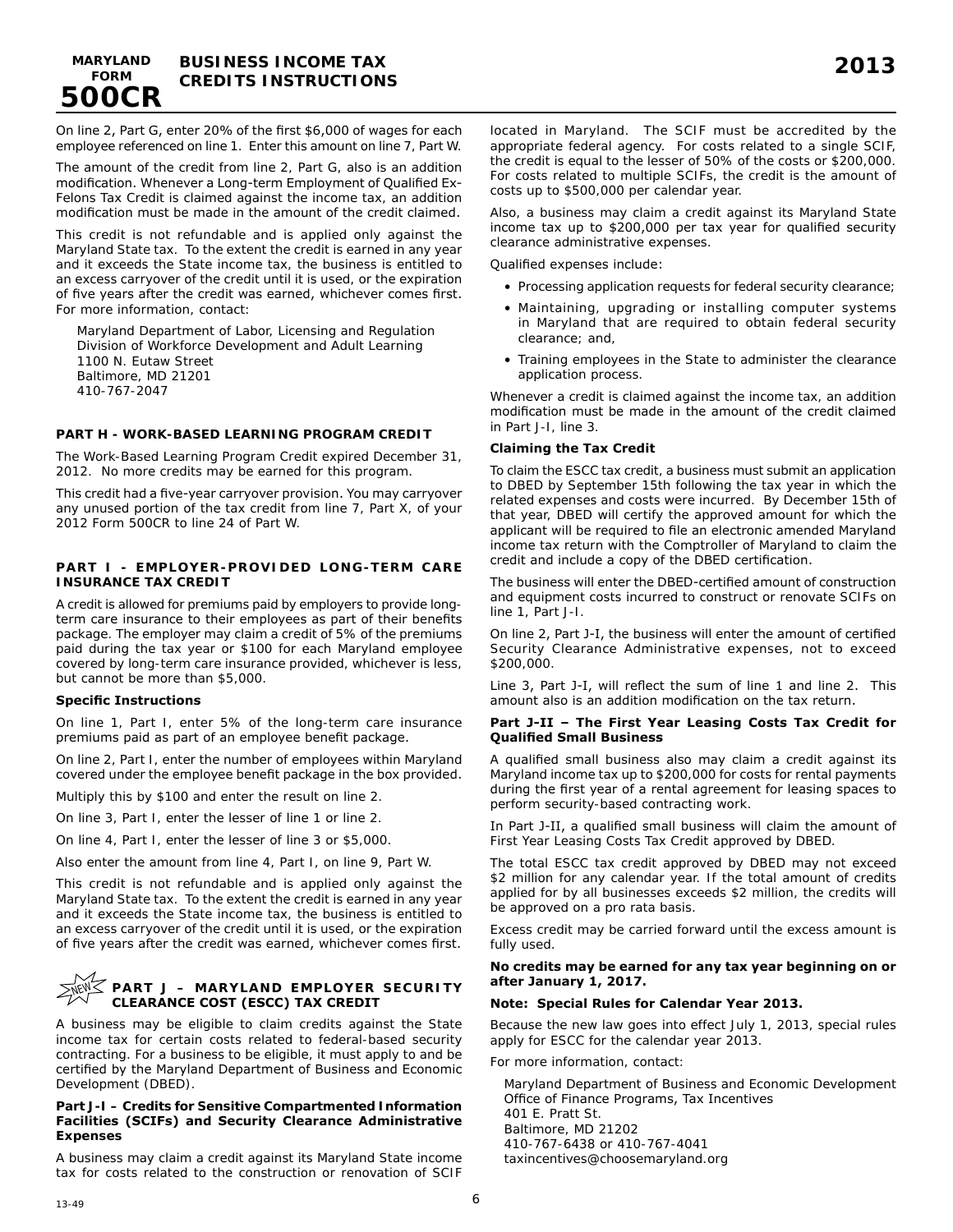

### **PART K - RESEARCH AND DEVELOPMENT TAX CREDITS**

Businesses that incur qualified research and development expenses in Maryland may be entitled to tax credits. The total of research and development credits for all businesses may not exceed \$8,000,000 per year.

#### **Part K-I – Research and Development Tax Credits for Businesses Not Certified as a "Small Business"**

There are two credits. The Basic Credit is 3% of the qualified Maryland research and development expenses paid during the tax year, up to a base amount. The Growth Credit is 10% of the Maryland research and development expenses paid during the tax year that **exceed** the base amount.

Certification must be obtained from the Maryland Department of Business and Economic Development (DBED) before the credit can be claimed. The credit must be taken for the tax year in which the expenses were incurred. Therefore, an electronic **amended return** may need to be filed. A copy of the certification from DBED must be included with the return.

Whenever this credit is claimed against the income tax, an addition modification must be made for the tax year in which the research and development expenses were paid.

#### **Claiming the Tax Credit**

The business will enter the DBED-certified Basic Credit (3%) on line 1, Part K-I.

On line 2, Part K-I, the business will enter the amount of the DBED-certified Growth Credit (10%).

Line 3, Part K-I, will reflect the sum of line 1 and line 2. This amount is carried to line 11, Part W. Also, this amount is an addition modification on the tax return.

#### **Part K-II – Research and Development Tax Credits for Businesses Certified as a "Small Business"**

If a business that is eligible to claim the Research and Development Tax Credit is a "small business," the credit is calculated in basically the same manner, but Part K-II is used.

A "Small Business" is defined as a for-profit corporation, limited liability company, partnership or sole-proprietorship with net book value assets totaling at the beginning or the end of the tax year for which the Maryland qualified research and development expenses are incurred, as reported on the balance sheet, less than \$5,000,000.

#### **Claiming the Tax Credit**

The business will enter the DBED-certified Basic Credit (3%) on line 4, Part K-II.

On line 5, Part K-II, the business will enter the amount of the DBED-certified Growth Credit (10%).

Line 6, Part K-II, will reflect the sum of line 4 and line 5. This amount is carried to line 6, Part Y. Also, this amount is an addition modification on the tax return.

For certification and further information contact:

Maryland Department of Business and Economic Development Office of Finance Programs, Tax Incentives Group 401 E. Pratt St. Baltimore, MD 21202 410-767-6438 or 410-767-4980 taxincentives@choosemaryland.org

#### **PART L - BIOTECHNOLOGY INVESTMENT INCENTIVE TAX CREDIT**

**General Requirements** A credit is available for an investment in a qualified Maryland biotechnology company (QMBC). To

qualify, a company can be any entity of any form (except a sole proprietorship) that is duly organized and existing under the laws of any jurisdiction for the purpose of conducting business for profit, and must be primarily engaged in the research, development, or commercialization of innovative and proprietary technology that comprises, interacts with, or analyzes biological material including biomolecules (DNA, RNA, or protein), cells, tissues or organs.

The QMBC must:

- Have its headquarters and base of operations in Maryland;
- Have fewer than 50 full-time employees;
- Have been in active business no longer than 10 years;
- Have been certified as a biotechnology company by DBED; and,
- Must not have any securities publicly traded on any exchange.

A QMBC includes:

- A company that has been in active business for up to 12 years, with DBED approval;
- For fiscal years 2012 and 2013 only, a company that has been in active business for up to 15 years; or,
- A company that has been in active business no longer than 10 years from the date the company first received a **qualified** investment.

The investor:

- Can be an individual or any entity (except a retirement plan), and must make an investment of at least \$25,000 in a QMBC (but not own more than 25% of the equity interests in the company after making the investment);
- Must be required to file an income tax return in any jurisdiction; and,
- Must apply for and receive final certification from DBED to claim the Biotechnology Investment Incentive Tax Credit.

The amount of the credit is 50% of the investment in the qualified Maryland biotechnology company, not to exceed \$250,000. The investment must be the contribution of money in cash or cash equivalents expressed in United States dollars, at risk of loss, to a QMBC in exchange for stock, a partnership or membership interest, or other ownership interest in the equity of the company title to which ownership shall vest in the qualified investor. The investment cannot include debt. See §10-725 of the Tax-General Article and Code of Maryland Regulations 24.05.03.

For questions on application and certification processes or for additional information on this credit program, contact:

Maryland Department of Business and Economic Development Office of Finance Programs, Tax Incentives Group 401 E. Pratt St. Baltimore, MD 21202 410-767-6438 or 410-767-4980 taxincentives@choosemaryland.org

#### **Specific Requirements**

The investor may claim the tax credit for the amount provided in the final certificate. If the credit amount exceeds the tax due, then a refund for the excess amount may be claimed. The credit cannot be claimed until the date of issuance of the final certificate. It must be claimed on the Maryland income tax return for the tax year in which the investor makes the investment in the QMBC.

Both the final certificate received from DBED and a statement of affidavit (see below) as prepared by the investor are required to be included with your return for the Biotechnology Investment Incentive Tax Credit to be allowed. Complete Part L using the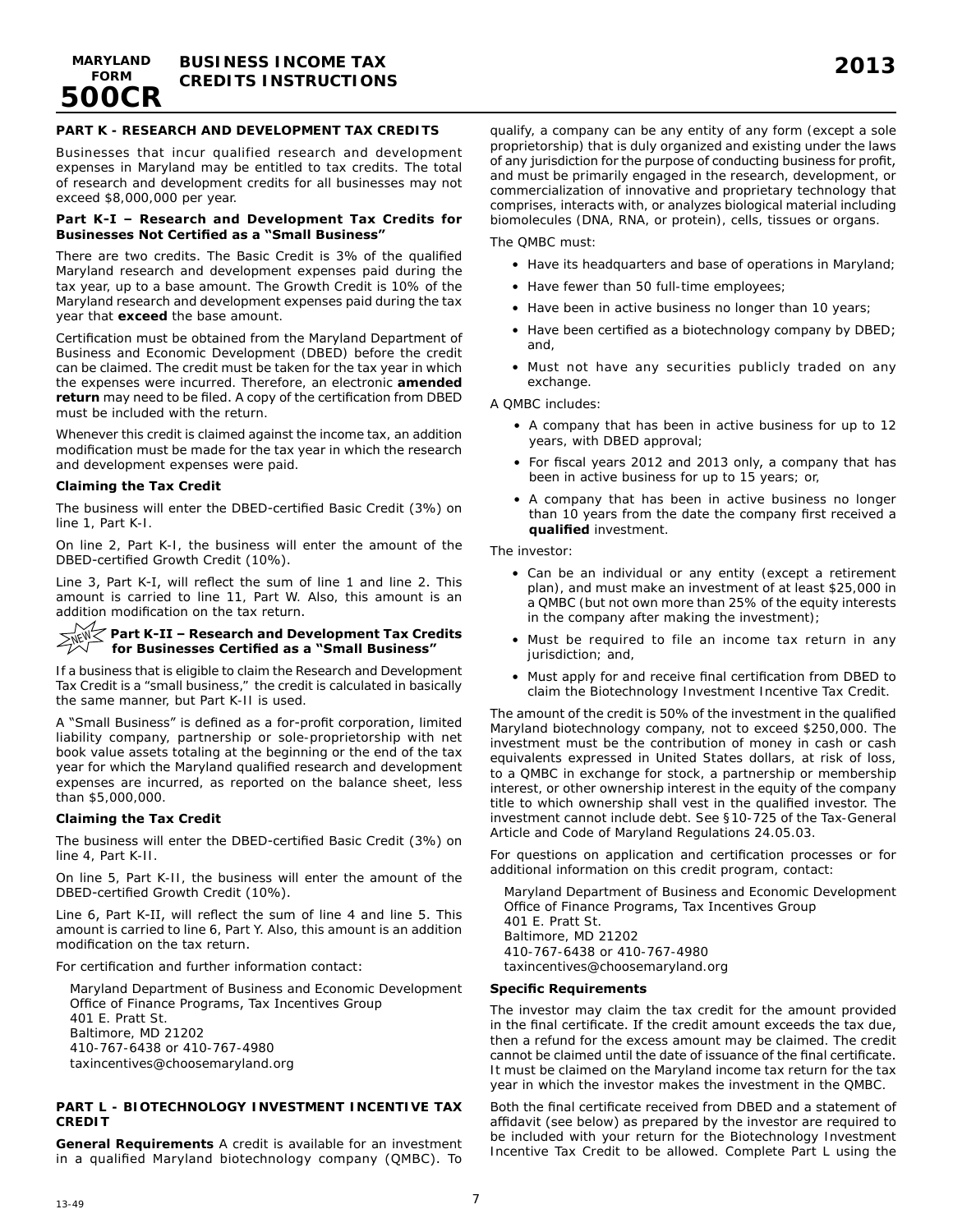information provided in the final certificate and enter the amount of the approved investment on line 1.

On line 2, Part L, enter 50% of the approved investment.

Line 3, Part L, reflects the maximum dollar amount of credit per investment (\$250,000) and no entry is made on this line.

On line 4, Part L, enter the lesser of line 2 or line 3.

On line 5, Part L, enter any applicable recapture amount. See more information below about recapture amounts.

On line 6, Part L, subtract line 5 from line 4. If the amount is less than zero, enter a negative amount.

Enter the amount from line 6, Part L, on line 2, Part Y.

**Note:** If you are claiming a credit for more than one investment, another separate Part L must be completed for each investment.

Total the amount from line 6, from each separate Part L. Using only one summary section, combine the total on line 2, Part Y. To claim the total credit, you must complete a second Part L at the time you file your electronic income tax return.

**Required Statement and Recapture of Credit** The statement of affidavit must include the Taxpayer Identification Number and name of the investor, signature of the investor under penalties of perjury (or its authorized representative), and date.

The statement of affidavit must stipulate that if, within 2 years after the close of the tax year for which the credit is claimed, (1) the investor sells, transfers or disposes of the ownership interest in the QMBC, for which this tax credit was certified, or, (2) the QMBC ceases operating as an active business with its headquarters and base of operations in Maryland, the investor must notify the Comptroller by reporting the applicable recapture amount on the investor's Maryland tax return for the tax year in which the event causing the recapture occurred.

The applicable recapture amount is calculated by multiplying the total amount of the credit claimed (or in the case of a sale, transfer or other disposition of the ownership interest, the portion of the credit attributable to the ownership interest disposed of), by one of the following percentages:

- 100%, if the event requiring recapture of the credit occurs during the tax year for which the tax credit is claimed;
- 67%, if the event requiring recapture of the credit occurs during the first year after the close of the tax year for which the tax credit is claimed; or,
- 33%, if the event requiring recapture of the credit occurs more than 1 year but not more than 2 years after the close of the tax year for which the tax credit is claimed. The amount of recapture is entered onto line 5, Part L.

An investor's credit also may be subject to a recapture if the certificate is rescinded by DBED due to the investor failing to provide the required notice to DBED of having made the investment, or if DBED revokes the final certificate due to false representations made in connection with application for the certification. See Code of Maryland Regulations 24.05.03 for rescission and revocation procedures.

**Pass-through entities** If the credit is earned by an investor that is a PTE, the members of the PTE may claim the distributive or pro rata shares of the credit amount subject to the \$250,000 limitation. A PTE that earned the Biotechnology Investment Incentive Tax Credit must electronically file the Maryland Form 510, Form 500CR and all other required attachments for members to be permitted to claim the credit. See Form 510 instructions.

For a member of the PTE to be allowed the credit, the member must complete the Form 500CR section of their electronicallyfiled Maryland return and include the following: copies of the final certification from DBED and statement of affidavit; and Maryland Form Schedules K-1 showing the allocated share of credit amount.

### **PART M - COMMUTER TAX CREDIT**

A credit is allowed for businesses that conduct or operate a trade or business in Maryland and provide commuter benefits for their employees.

The business must pay a portion of the cost of travel between the employee's home and the workplace. Qualified commuter benefits include the cost of transit instruments (tickets, passes, vouchers, fare cards, smartcards and tokens) used to transport an employee of the business to or from home and the workplace. The portion of the cost an employer pays to provide a "Guaranteed Ride Home" program or for a parking "Cash-Out" program for their employees also are qualified commuter benefits.

Travel must be on a qualified mass transit vehicle or system, or in a vanpool. The vanpool vehicle must seat at least 8 adults and be used primarily to transport employees between home and the workplace.

The credit is the lesser of 50% of the cost of providing commuter benefits or \$50 per month for each employee.

#### **Specific Instructions**

On line 1, Part M, enter the amount of qualified commuter benefits paid on behalf of employees.

On line 2, Part M, enter 50% of the amount entered on line 1.

On line 3, Part M, enter the number of employees for which commuter benefits were paid.

On line 4, Part M, calculate the number of months covered by the employees (employee months) listed on line 3 by \$50.

On line 5, Part M, enter the lesser of line 2 or line 4. This is the credit amount.

Enter the amount from line 5, Part M, to line 13, Part W.

The amount of this credit is limited to the Maryland State tax on the return and is not carried forward to another tax year.

For more information contact:

Mass Transit Administration, Marketing Division 6 St. Paul Street, 2nd Floor Baltimore, MD 21202-1614 410-767-8755 www.commuterchoicemaryland.com

### **PART N - CLEAN ENERGY INCENTIVE TAX CREDIT**

This credit is allowed if a Maryland facility is originally placed in service or initially began co-firing, during the period of 1/1/2006 through 12/31/2015 and produces electricity during the tax year primarily using qualified energy resources derived from:

- Wind
- Open and Closed Loop Biomass
- Geothermal
- Solar
- Small Irrigation
- Municipal Solid Waste
- Qualified Hydropower

The credit is 0.85 cents for each kilowatt hour of electricity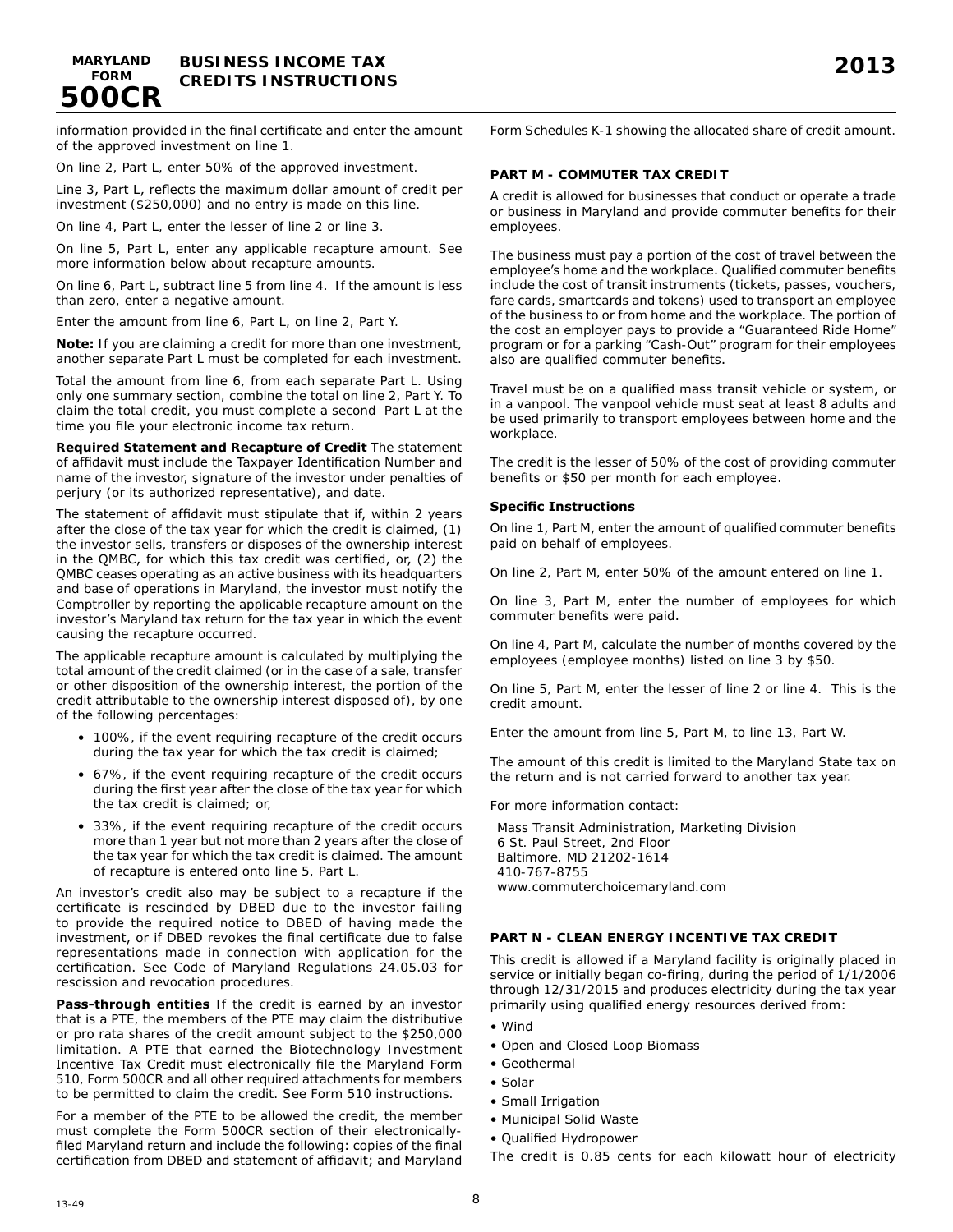

produced at a Maryland facility using qualified energy resources during the five-year period specified in the initial credit certificate. If the facility produces electricity from qualified energy resources co-fired with coal, the credit is 0.5 cents for each kilowatt hour of electricity produced during the five-year period, specified in the initial credit certificate.

You must obtain an initial credit certificate from Maryland Energy Administration before claiming this credit.

#### **Specific Instructions**

On line 1, Part N, enter in the box provided the number of kilowatt hours of electricity that **was not co-fired** with coal. Multiply this number by .0085. Enter the result on line 1, Part N.

On line 2, Part N, enter in the box provided the number of kilowatt hours of electricity that **was co-fired** with coal. Multiply this number by .005. Enter the result on line 2, Part N..

Enter the total of lines 1 and 2 on line 3, Part N.

On line 4, Part N, enter one-fifth of the amount stated on the initial credit certificate.

Enter the lesser of line 3 or line 4 on line 5, Part N. Also enter this amount on line 3, Part Y.

The credit claimed each year can not exceed one-fifth of the maximum amount stated in the initial credit certificate. If the credit amount exceeds the tax due, then a refund for the excess amount may be claimed.

For information concerning qualifications for the credit, contact the

Maryland Energy Administration 60 West St., Suite 300 Annapolis, MD 21401 410-260-7655 meainfo@energy.state.md.us

**Note:** A copy of the certification by the Maryland Energy Administration must be included.

#### **PART O - MARYLAND-MINED COAL TAX CREDIT**

A credit is allowed for a qualified cogenerator, small power producer or an electricity supplier (as defined under §1-101 of the Public Utilities Article) for the purchase of Maryland-mined coal. An electricity supplier may not have been a public utility before July 1, 1999. A cogenerator or an electricity supplier must not be subject to the public service company franchise tax. The credit is \$3 for each ton of Maryland-mined coal purchased in the current tax year.

#### **Specific Instructions**

Enter on line 1, Part O, the number of tons of Maryland-mined coal purchased in the current year.

Multiply line 1 by \$3 and enter the result on line 2, Part O, and also on line 15, Part W.

The credit is limited to the amount of Maryland State tax on the return. No carryover of excess credits exists for this tax credit.

The amount of this credit must be certified by the State Department of Assessments and Taxation.

For more information contact:

State Department of Assessments and Taxation 301 W. Preston Street Baltimore, MD 21201-2395 410-767-1191 taxcredits@dat.state.md.us

**Note:** A copy of the certification by the State Department of Assessments and Taxation must be included.

#### **PART P - ONE MARYLAND ECONOMIC DEVELOPMENT TAX CREDIT**

**General requirements** Credits may be claimed for eligible project costs and for eligible start-up costs incurred to establish, relocate or expand a business facility in a distressed Maryland county. To qualify for the credit for project costs, a minimum of \$500,000 must be spent on eligible project costs. **At least 25 newly hired qualified employees must be employed for at least one year at the new or expanded facility.** 

This credit may also be claimed by tax-exempt nonprofit organizations that are qualified business entities against their unrelated business taxable income.

If claiming a credit for multiple projects, complete a separate Part P for each project.

For information on distressed counties, qualified employees, eligible costs, and other requirements, businesses must satisfy to qualify for credit, contact:

Maryland Department of Business and Economic Development Office of Finance Programs, Tax Incentives Group 401 E. Pratt St. Baltimore, MD 21202 410-767-6438 or 410-767-4980 taxincentives@choosemaryland.org

Pass-through entities (PTEs), filing Maryland Form 510 with eligible project costs and eligible start-up costs must follow the additional instructions following Part P–IV Summary.

**Note:** For tax years beginning after December 31, 2010, a qualified business entity, which has been certified for the tax credit, may claim a prorated share of this credit, if: (1) the number of qualified positions falls below 25, but does not fall below 10, and (2) the qualified business entity has maintained at least 25 qualified positions for at least five years.

### PART P-I - CALCULATION OF TAXABLE INCOME, **WITHHOLDING, QUALIFIED EMPLOYEES AND TAX LIABILITY**

**Note:** Part P-I has two columns. Column 1 is used by all qualified business entities, except PTE members. Column 2 is used by PTE members only and should reflect a member's distributive or pro rata share of the reported items, except lines 4a through 4d (see the instructions below for Part P-I, Section A). **PTEs complete only Sections A and C of Part P-I.** 

#### **Read the Special Instructions-I For Qualified Entities That Are Pass-Through Entities, following Part-IV Summary.**

**PTE members** must read the Special Instructions-II For Members Of Qualified Business Entities That Are Pass-Through Entities **BEFORE** completing Part P-I.

**Section A** This section is used to separate the qualified business entity's Maryland taxable income from the project (the "project taxable income") from the Maryland taxable income not associated with the project (the "non-project taxable income"). Project taxable income is the income generated by or arising out of the eligible economic development project.

For taxpayers that are not PTE members, enter your Maryland taxable net income from your return on line 1.

For PTE members of a qualified business entity, enter your Maryland taxable net income from the PTE on line 1.

On line 2, enter your share of the Maryland taxable income from the project ("project taxable income") of the qualified business entity.

To calculate the project taxable income, proceed as follows:

1. If the project is a totally separate facility, then project income is figured by using separate accounting, reflecting only the gross income, deductions, expenses, gains, and losses directly attributable to the facility and overhead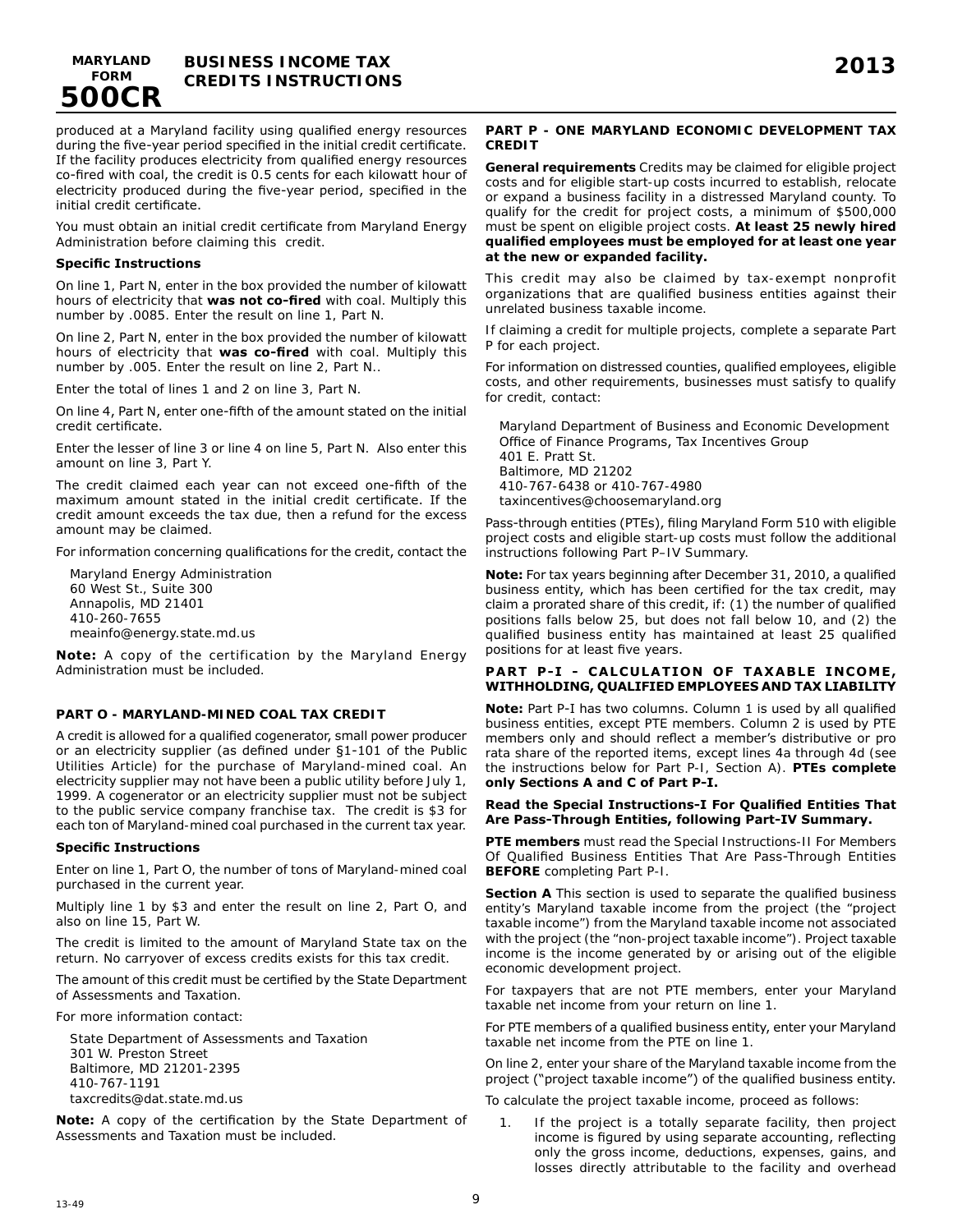expenses apportioned to the facility.

2. If the project is an expansion to a previously existing facility, then figure net income attributable to the entire facility by using separate accounting reflecting only the gross income, deductions, expenses, gains, and losses directly attributable to the facility and overhead expenses apportioned to the facility and net income attributable to the project. Next, figure the project income by apportioning the entire facility income to the project.

Or,

**500CR**

3. If separate accounting method is shown to be not practicable, use an alternate method approved by the Comptroller of Maryland or the Maryland Department of Business and Economic Development (DBED).

Enter the non-project Maryland taxable income on line 3. This result is determined by subtracting line 2 from line 1. If less than 0, enter 0.

Enter on line 4a the number of qualified employees. This number is not allocated or pro-rated; a PTE would report this same number on Maryland Form 510 Schedule K-1 to all PTE members.

A qualified employee is an employee filling a qualified position. Generally, this is a position that is full-time and of indefinite duration, is paid at least 150% of the federal minimum wage, is located in a qualified distressed Maryland county, and is newly created as a result of the establishment of a business facility.

**Note:** If the number of employees entered on line 4a is fewer than 10, do not continue. You are not eligible to claim the tax credit for this year.

Enter a "Yes" or a "No" to the question on line 4b, whether the qualified business entity had maintained at least 25 qualified positions for at least five years. If the answer is "No" **AND** the number of employees entered on line 4a is fewer than 25, a credit may not be claimed for this year.

Enter in the box on line 4c the tax year the project was put into service.

Calculate the prorate factor on line 4d. If line 4a is greater than or equal to 25, enter 1.000000.

A PTE will report the same numbers and information that appear on lines 4a through 4d of its Form 500CR to its members using Maryland Form 510 Schedule K-1. Do not report the distributive share of this information on the K-1.

Enter on line 5 the amount of Maryland income tax the qualified business entity was required to withhold during this tax year from the wages of qualified employees under §10-908 of the Tax-General Article.

#### **If you are a PTE, skip Section B. Continue to Section C. All other taxpayers complete Part B.**

**Section B** This section is used to calculate the qualified business entity's total State tax liability, and to separate the State tax liability on project taxable income (the amount computed on line 2, Section A) and the State tax liability on non-project taxable income (the amount on line 3, Section A).

Enter on line 6:

- The total tax liability from line 14 of Maryland Corporation Form 500;
- The total tax liability from line 22 less any amounts from lines 23 though 25 of Form 502 (if you are **not a PTE member**  of a qualified business entity); or,
- The total tax liability from line 32c less any amounts from lines 33 though 35 of Form 505 (if you are **not a PTE member** of a qualified business entity).

If you are a **PTE member** of a qualified business entity, multiply the

amount on line 1, Section A, by the highest rate used to calculate the tax on your Maryland tax return. Enter this amount on line 6.

Enter on line 7a, Section B, the State tax on the amount of income reported on line 2, Section B. Corporations multiply this income by 8.25%. Individuals may use the highest tax rate used to calculate tax on their individual returns if they have no other reasonable basis for determining the tax amount.

PTE members of qualified business entities must multiply the amount on line 2 by the highest rate used to calculate the tax on their Maryland tax returns. Enter this amount on line 7a.

This section also reflects the application of the prorate factor to the tax liabilities computed on line 7a and 8a, when a qualified business entity has between 10 and 24 employees, but has had at least 25 qualified employees for at least five years since they have been eligible for this tax credit.

Multiply the tax amount entered on line 7a by the prorate factor on line 4d and enter the result on line 7b.

Calulate the tax on nonproject income by subtracting line 7a from line 6 and enter the result on line 8a. If the amount is less than 0, enter 0.

Mutiply the amount of tax calculated on line 8a by the prorate factor on line 4d and enter the result on line 8b.

#### **Section C**

**Note:** PTE members will enter the distributive or pro rata share of the total eligible project and start-up costs as stated on their Maryland Form 510 Schedule K-1 when completing Column 2.

**Project costs** Eligible project costs are the costs and expenses that a qualified business entity incurs to acquire, construct, rehabilitate, install, or equip the eligible economic development project.

Enter on line 9, the total eligible project costs for the eligible economic development project.

Enter on line 10 the lesser of the amount reported on line 9 or \$5,000,000. The total eligible project costs must be at least \$500,000, and cannot exceed \$5,000,000.

**Start-up costs** Eligible start-up costs to furnish and equip a new or expanding location for ordinary business functions and those expenses for moving costs, separation costs, and any other expenses directly related to a move from an existing non-Maryland location to a location in a qualified distressed Maryland county.

Enter on line 11, the total eligible start-up costs to establish or expand a business facility in a qualified distressed county.

Enter of line 12, the lesser of the amount reported on line 11 or \$500,000. The total amount of eligible start-up costs cannot exceed \$500,000.

Enter on line 13 the number of qualified employees employed at the new or expanded business facility (from line 4a, Part P-I) multiplied by \$10,000.

**PTEs stop here.** PTEs do not complete the remainder of Part P.

### **PART P-II - CREDITS AGAINST TAX LIABILITY AND TAX ON INCOME FROM THE PROJECT**

Beginning with Part P-II, the computation returns to one column and is used by all taxpayers eligible to claim this credit except for PTEs.

Part P-II is used to calculate the credits that can be claimed for the project credit and the start-up credit during nonrefundable tax years for the One Maryland Economic Development Tax Credit.

The nonrefundable tax years consist of the initial tax year and any carryover years. During this period, these credits are limited up to a certain amount of the entity's State tax liability.

A carryover credit may be claimed for the project tax credit against the State income tax on the project taxable income until the earlier of the full amount of excess eligible project costs is used, or until the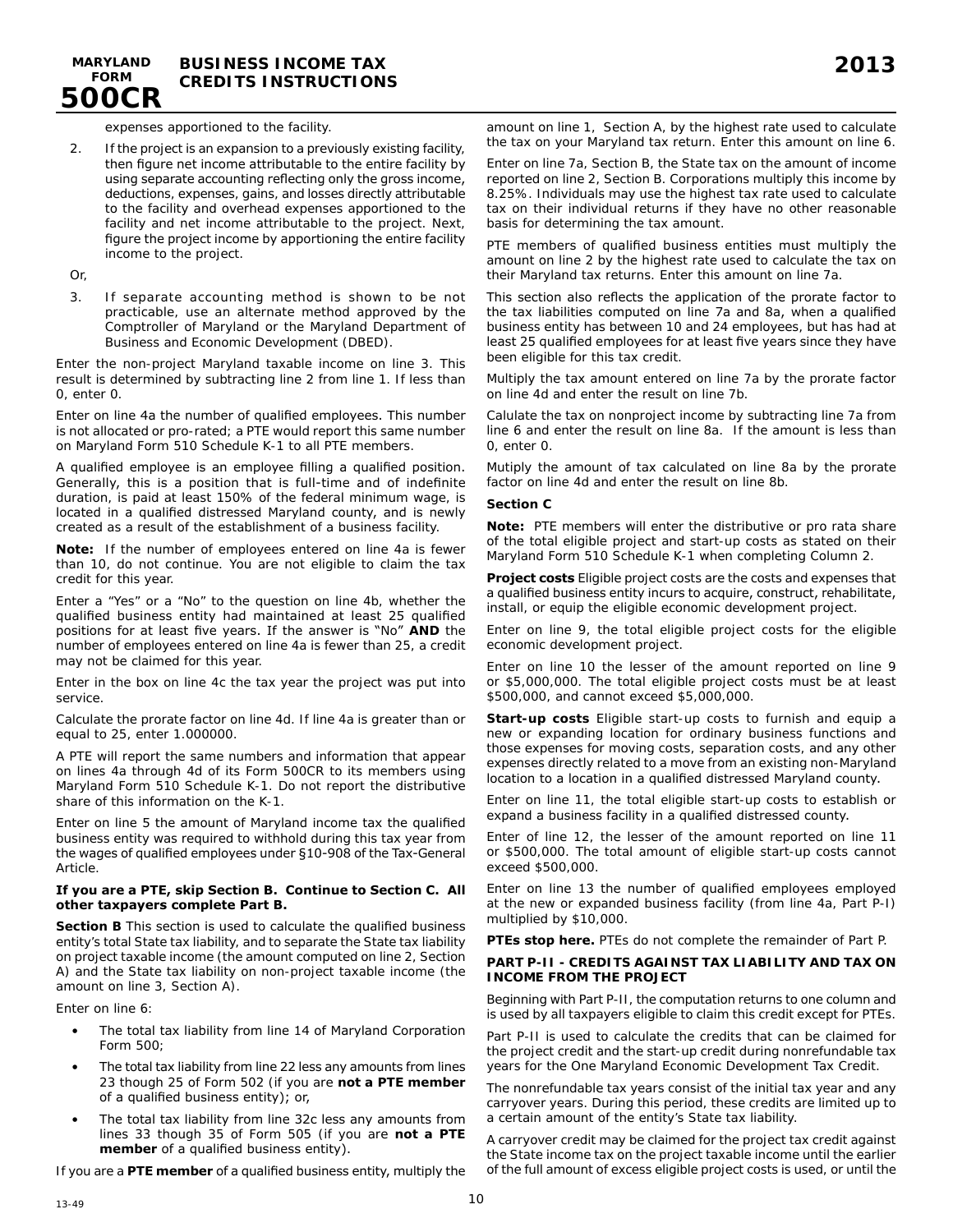**500CR**

14th tax year following the tax year in which the eligible economic project is placed in service. A carryover credit may be claimed for the start-up tax credit against State income tax until the earlier of the full amount of the excess eligible startup costs, or until the 14th tax year following the tax year in which the entity locates in a qualified distressed county.

Part P-II also is used to calculate a certain nonrefundable portion of the project credit and the nonrefundable start-up credit that may be claimed during the tax years when these credits may have refundable portions.

### **Section A - Project Costs Tax Credit**

On line 14, enter the sum of the amount of the project credits allowed for the eligible project costs in the initial tax year (the first tax year in which this credit was claimed), prior carryover tax years, and any refundable tax year amounts.

On line 15, subtract line 14 from line 10 and enter the result. If the result is 0 or less, enter 0.

The amount on line 15 is the amount of remaining excess eligible project costs that are available to be claimed by the qualified business entity as a project credit for this tax year. The project credit that may be claimed in Part P-II is limited up to the amount of your Maryland **State tax** liability on the project taxable income.

Enter on line 16 the amount of the Maryland State tax liability attributable to income from the project (line 7b).

Enter on line 17, the lesser of line 15 or line 16. This amount is the "Credit against tax on income from the project."

#### **Section B - Start-up Costs Tax Credit**

On line 18, enter the sum of the amount of the start-up credits allowed in the initial tax year, prior carryover tax years, and any refunds (these are the amounts claimed as refunds for the start-up credit during the tax years when this credit becomes a refundable credit).

On line 19, subtract line 18 from line 12 and enter the result. If the result is 0 or less, enter 0.

The amount calculated on line 19 is the excess amount available to be claimed by the qualified business entity as a start-up credit.

On line 20, enter the lesser of line 13 or line 19. The start-up credit is equal to the lesser of the amount on line 19 or line 13 (qualified employees multiplied by \$10,000).

On line 21, subtract line 17 from line 6 and enter the result. If the result is 0 or less, enter 0.

On line 22, enter the lesser of line 20 or line 21.

The start-up credit that may be claimed in Part P-II is limited to the qualified business entity's Maryland State tax liability. If a project credit was claimed in Part P-II, then the amount of the start-up credit on line 22 is limited to the remaining Maryland State tax liability after taking the nonrefundable project credit (line 21).

#### **PART P-III - REFUNDABLE ONE MARYLAND ECONOMIC DEVELOPMENT TAX CREDIT**

Generally, at any time after the 4th tax year but before the expiration of the 15th tax year after the project was placed in service or the business locates to a qualified distressed county, the business may apply the excess to the entity's total Maryland State income tax liability and may request a refund of any excess credit.

If the majority of the qualified positions are paid at least 250% of the federal minimum wage, then the refundable years will begin after the 2nd tax year rather than the 4th tax year.

#### **Section A - Project Costs**

The refundable portion of the project credit for the tax year is calculated after the nonrefundable portions of the credit are claimed.

The refundable portion is calculated by subtracting the amount allowed as the nonrefundable portion of this credit (line 17, Part P-II) claimed for this tax year from the remaining available project credit amount (line 15, Part P-II).

Subtract line 17, Part P-II, from line 15, Part P-II, and enter result on line 23, Part P-III. If the result is 0 or less, enter 0.

This amount is the remaining excess eligible project costs for the eligible economic development project. This project credit amount is applied against the remaining, available State tax liability.

This section is used to calculate the portion of the nonrefundable tax credit that is allowed against the State tax on non-project taxable income during the refundable tax years of the One Maryland Economic Development Tax Credit.

On line 24, re-enter the amount of the tax on non-project income that you had previously entered on line 8b, Part P-I.

Subtract line 17 and line 22 from line 6 and enter the result on line 25, Part P-III. If the result is 0 or less, enter 0. This is the amount of tax available for application of the tax credit.

On line 26, calculate the credit against non-project income by entering the lesser of lines 23, 24, or 25.

Enter the tentative refund amount on line 27, Part P-III. This amount is calculated by subtracting line 26 from line 23. If the result is 0 or less, enter 0.

The tentative refund is the amount, if any, by which any unused excess project credit amount exceeds the State tax liability.

The refundable portion is limited to the amount of Maryland income tax withheld during this tax year from the wages of qualified employees (line 5).

On line 28, Part P-III, re-enter the amount of Maryland income tax required to be withheld from the qualified employees. This is the amount that you entered on line 5, Part P-I.

Enter the refund from project costs allowable this year. Calculate this amount by subtracting line 26 from line 28 (if less than 0, you will use 0) and enter that result or line 27, whichever is less.

#### **Section B - Start-up Costs**

The refundable portion of the startup credit is calculated after the nonrefundable portion of this credit is claimed.

Subtract line 22 from line 20 and enter the result on line 30, Part P-III. If the result is 0 or less, enter 0. This is the tentative refund amount for start-up costs.

On line 31, Part P-III, re-enter the amount of Maryland income tax required to be withheld from the qualified employees. This is the amount that you entered on line 5, Part P-I.

The tentative refund is the amount of the remaining excess startup credit. The refundable portion of the start-up credit is limited to the amount of Maryland income tax withheld during this tax year from the wages of qualified employees (line 5).

Enter the refund from start-up costs allowable this year. Calculate this amount by entering the lesser of line 30 or line 31.

#### **PART P-IV - SUMMARY**

Complete the summary of credit amounts claimed for the project credits and start-up credit for the One Maryland Economic Development Tax Credit.

Enter on line 35 the nonrefundable portions of the project and startup costs credits from lines 33 and 34. This is the total nonrefundable One Maryland Economic Development Tax Credit.

This amount should also be entered on line 16, Part W. Add lines 36 and 37 and enter this amount on line 38. This is the total refundable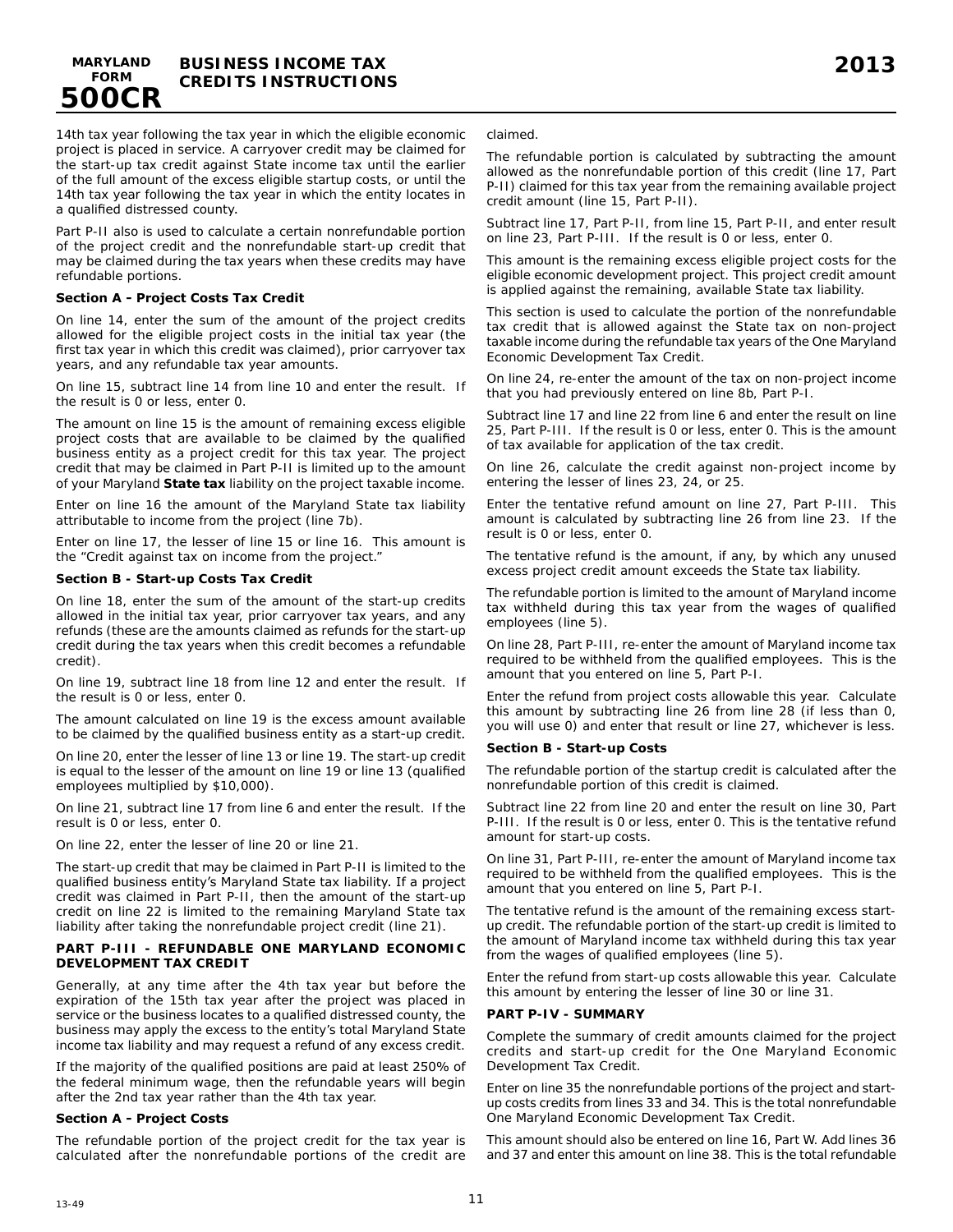**500CR**

One Maryland Economic Development Tax Credit.

This amount should also be entered on line 1, Part Y.

**Note:** A copy of the final credit certification from the Department of Business and Economic Development must be included.

### **SPECIAL INSTRUCTIONS-I FOR QUALIFIED BUSINESS ENTITIES THAT ARE PASS-THROUGH ENTITIES (PTEs)**

A qualified business entity that is a PTE (partnership, LLC, S corporation, or business trust) must complete the Form 500CR section of the electronic PTE income tax return, Form 510.

PTEs must provide the following information on Form 500CR if they are eligible for the One Maryland Economic Development Tax Credit:

- 1. Maryland taxable income;
- 2. Maryland taxable income from the project;
- 3. Non-project taxable income;
- 4. Number of qualified employees;
- 5. If the number of employees is fewer than 25 employees, a PTE must state whether of not the qualified business entity had 25 filled qualified positions for at least five years from the time they have been eligible for the credit;
- 6. The tax year the project was put into service;
- 7. Amount of Maryland income tax required to be withheld from these qualified employees;
- 8. Total eligible project costs;
- 9. \$5,000,000 maximum;
- 10. Total eligible start-up costs;
- 11. \$500,000 maximum.

Therefore, a PTE must complete Sections A and C of Part P-I. The distributive or pro rata portion of these items must be furnished to each member of the PTE on the member's respective Maryland Form 510 Schedule K-1. The PTE also must indicate on the Schedule K-1 whether or not the PTE is a qualified business entity which would be entitled to pass on a refundable credit or whether the credit is nonrefundable only. The PTE must provide a copy of the final certification to each member.

#### **SPECIAL INSTRUCTIONS-II FOR MEMBERS OF QUALIFIED BUSINESS ENTITIES THAT ARE PASS-THROUGH ENTITIES**

Based on the Maryland Form 510 Schedule K-1, a member then may file the applicable Maryland income tax return, completing the Form 500CR section of their electronic Maryland income tax return, to claim the One Maryland Economic Development Tax Credit. The member should complete Part P of Form 500CR in its entirety to compute the credit amounts and claim any of the credits allowed for the tax year.

For the sections in Part P-I, the member would complete Column 2 only.

The PTE member (the member of the qualified business entity) must limit the amounts claimed for the project credit and start-up credit to the distributive or pro rata portion of the PTE's taxable income as reported on Maryland Form 510 Schedule K-1.

The PTE member computes the tax on the member's share of the PTE's Maryland taxable income (line 1) using the highest rate actually used on the member's return and enter the result on line 6. The PTE member then will enter on line 7a that portion of line 6 which is attributable to the member's share of project taxable income. The tax on non-project income on line 8a is calculated by taking the tax calculated on line 7a, prorating it further on line 7b, and then subtracting line 7a from line 6; if the amount on line 8a is less than 0, enter 0. Line 8a also is further prorated by the factor on line 4b, to arrive at line 8b.

All amounts (except for line 13) entered in Section C of Part P-I, should reflect the PTE member's share of items as reported on the Maryland Form 510 Schedule K-1.

For Parts P-II, P-III, and P-IV, the PTE member should follow the preceding instructions for the respective parts.

**Note:** The member must inlcude a copy of the PTE's final credit certification to claim the credit.

### **PART Q – OYSTER SHELL RECYCLING TAX CREDIT NEW**

An individual or corporation may claim a credit against the State income tax in an amount equal to \$1 for each bushel of oyster shells recycled during the tax year. The credit may not exceed \$750 per taxpayer.

#### **Any unused credit amount for the tax year may not be carried forward to any other tax year.**

To claim the credit, an individual or corporation must submit certification from the Department of Natural Resources, which verifies the amount of oyster shells recycled during the year.

This credit is claimed on line 1, Part Q, and also is entered on line 17, Part W, Business Tax Credit Summary.

#### **No credit may be earned for any tax year beginning on or after January 1, 2018.**

For additional information, contact:

Maryland Department of Natural Resources Tawes State Office Building 580 Taylor Avenue Annapolis, MD 21401 410-260-8300 meainfo@energy.state.md.us

### **PART R - BIO-HEATING OIL TAX CREDIT**

An individual or corporation may claim a credit against the State income tax in an amount equal to 3¢ per gallon of bio-heating oil purchased for space or water heating. The credit may not exceed \$500 per taxpayer.

#### **Any unused credit amount for the tax year may not be carried forward to any other tax year.**

To claim the credit, an individual or corporation shall apply to the Maryland Energy Administration (MEA) for an initial credit certificate for the number of gallons of bio-heating oil purchased for space or water heating This credit is claimed on line 1, Part R, and also is entered on line 18, Part W, Business Income Tax Summary.

#### **No credit may be earned for any tax year beginning on or after January 1, 2018.**

For additional information, contact:

Maryland Energy Administration 60 West St., Suite 300 Annapolis, MD 21401 410-260-7655 meainfo@energy.state.md.us

**Note:** A copy of the certification by the Maryland Energy Administration must be included.

#### **PART S - CELLULOSIC ETHANOL TECHNOLOGY RESEARCH AND DEVELOPMENT TAX CREDIT**

An individual or corporation may claim a credit against the State income tax in an amount equal to 10% of the qualified research and development (R&D) expenses paid or incurred by the individual or corporation during the tax year. By September 15 of the calendar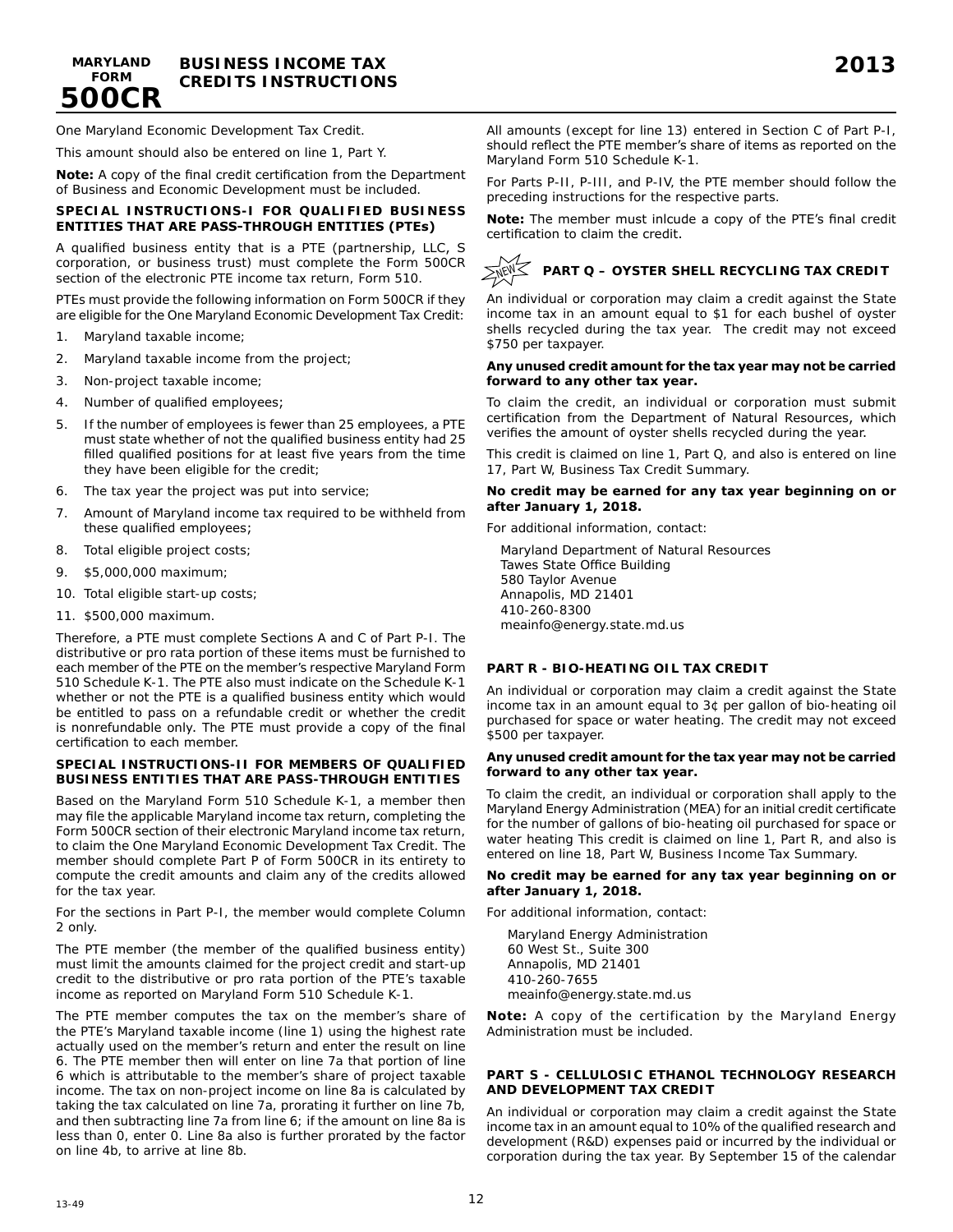**BUSINESS INCOME TAX MARYLAND 2013 FORM CREDITS INSTRUCTIONS**

year following the end of the tax year in which the expenses were paid or incurred, an individual or corporation may apply to the Department of Business and Economic Development (DBED) for the credit allowed. By December 15 of the same calendar year, DBED will certify the amount of the tax credit approved. The total amount of credits approved by DBED for any tax year may not exceed \$250,000.

To claim the approved credit, an individual or corporation must file an **electronic** amended income tax return for the tax year in which the qualified R&D expenses were paid or incurred.

The amount of the approved credit is entered onto line 1, Part S, and on line 19, Part W, Business Tax Credit Summary. Also, this amount is an addition modification on the tax return.

The individual or corporation must include a copy of the DBED certification of the approved credit amount to the amended income tax return. Any credit in excess of the State income tax may be carried forward to succeeding tax years until the earlier of the full amount of the excess is used, or the expiration of the 15th tax year after the tax year in which the qualified R&D expenses were paid or incurred.

#### **No credits may be earned for any tax year beginning on or after January 1, 2017.**

For more information, contact:

**500CR**

Maryland Department of Business and Economic Development Office of Finance Programs, Tax Incentives 401 E. Pratt St. Baltimore, MD 21202 410-767-6438 or 410-767-4980 taxincentives@choosemaryland.org

#### **PART T – MARYLAND WINERIES AND VINEYARDS TAX CREDIT NEW**

Businesses may claim a credit against the State income tax for qualified capital expenses made in connection with the establishment of new wineries or vineyards, or the capital improvements made to existing wineries or vineyards in Maryland.

The business may apply for tax credit in an amount equal to but not more than 25% of incurred costs. The total amount of credits awarded to each business depends on the amount of eligible expenses and costs incurred with a limit of \$500,000 for all businesses that apply. If the total amount of credits applied for exceeds \$500,000 in a year, the credit will be prorated among the certified applicants.

"Qualified Capital Expenses" are all expenditures made by the business for the purchase and installation of equipment or agricultural materials for use in the production of agricultural products at a vineyard or in a winery. A list of a number of expenses that may be considered is available on the Department of Business and Economic Development's (DBED) Web site at choosemaryland. org.

Utilities, labor costs, service costs, repair costs, maintenance costs, construction costs, and general supplies are NOT eligible expenses.

A business must be certified as a qualified business entity that is eligible for the tax credit. Applications for certification are available from the DBED Web site. The business must submit an application, report of expenses and supporting documents to DBED by September 15 of the calendar year following the end of the tax year in which the expenses were incurred. DBED will review the application package and will certify the amount of tax credit the taxpayer may claim by December 15th of the same year.

The business must file an **electronic** amended tax return with the Comptroller of Maryland for the year in which the expenses were incurred and include the certification from DBED.

This credit is claimed on line 1, Part T, and also is entered on line 20, Part W, Business Tax Credit Summary.

If the Wineries and Vineyards tax credits exceed the State tax imposed for that year, the credits may be carried forward for 15 years.

### **No credit may be earned for any tax year beginning on or after July 1, 2018.**

For additional information, contact:

Maryland Department of Business and Economic Development Office of Finance Programs, Tax Incentives 401 E. Pratt St. Baltimore, MD 21202 410-767-6438 or 410-767-4041 taxincentives@choosemaryland.org

#### **PART U - FILM PRODUCTION ACTIVITY TAX CREDIT**

A qualified film production entity may claim a credit against the State income tax for film production activities in the state in an amount equal to the amount stated in the final tax credit certificate approved by the Department of Business and Economic Development (DBED).

If the tax credit allowed exceeds the total tax otherwise payable by the qualified film production entity for that tax year, the qualified film production entity may claim a refund in the amount of the excess.

To claim the credit, before beginning a film production activity, a qualified film production entity shall apply with DBED for an initial credit certificate for the estimated production costs. To qualify as a film production entity, the estimated total direct costs incurred in Maryland must exceed \$500,000. The credit claimed cannot exceed the amount stated in the final certificate.

Enter on line 1, Part U, the amount of tax credit certified by DBED. This amount is also entered on line 5, Part Y.

#### **No credit may be earned for any fiscal year beginning on or after July 1, 2016.**

For additional information, contact:

Catherine Batavik, Deputy Director Maryland Film Office Maryland Department of Business and Economic Development 401 E. Pratt St., 14th Floor Baltimore, MD 21201 410-767-6342 cbatavik@choosemaryland.org

**Note:** A copy of the certification by DBED must be included.

### **PART V - ELECTRIC VEHICLE RECHARGING EQUIPMENT TAX CREDIT**

An individual or corporation may claim a credit against the State income tax in an amount equal to 20 percent of the cost of any qualified electric vehicle recharging equipment placed in service by the taxpayer during the tax year. The credit may not exceed \$400 for each individual recharging system or the State income tax for the tax year.

#### **Any unused credit amount for the tax year may not be carried forward to any other tax year.**

To claim the credit, an individual or corporation shall apply with the Maryland Energy Administration (MEA) for initial credit certificate for the number of individual recharging systems.

**No credit may be earned for any tax year beginning on or after January 1, 2017.**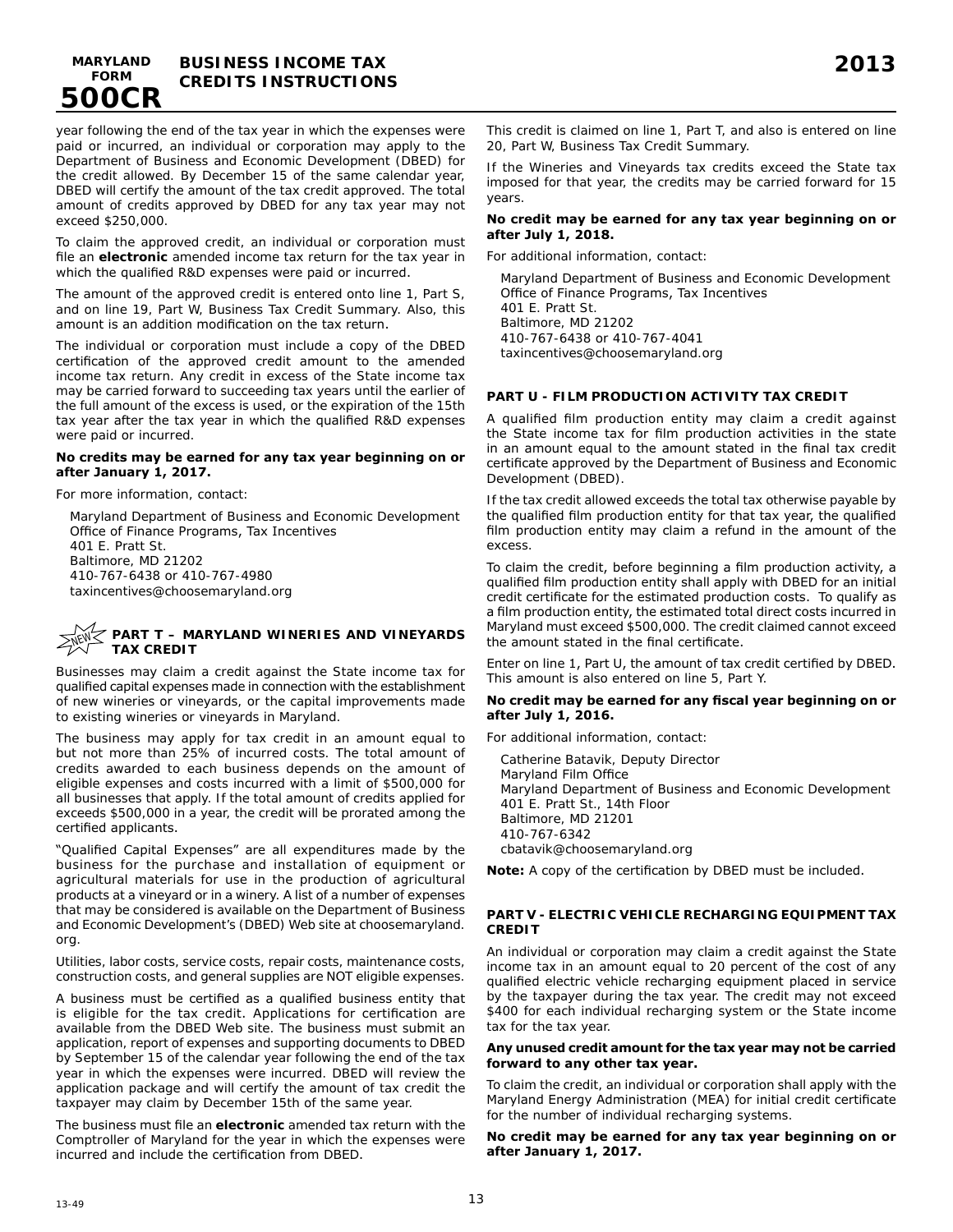

For additional information, contact:

**500CR**

Maryland Energy Administration 60 West Street, Suite 300 Annapolis, MD 21401 410-260-7655 meainfo@energy.state.md.us

**Note:** A copy of the certification(s) by Maryland Energy Administration must be included.

### **PART W - BUSINESS TAX CREDIT SUMMARY**

This part is used to summarize all available nonrefundable tax credits reported on this form. If the total credits available in a particular tax year exceed the State tax developed for that year, the excess may not be refunded.

Taxpayers will enter their respective current year credits in lines 1 through 22 of Part W, with the following exceptions:

- No entry is to be made on lines 2, 12, 14 and 21 because the credits to which they relate are refundable credits and will be claimed on Part Y.
- No entry is to be made on line  $8$  the Work-Based Learning Tax Credit has expired and the line is reserved for a future tax credit.

Enter on line 23, the total of the credits listed on lines 1 through 22.

Enter on line 24 the carryover of excess credits unable to be used on last year's return. This amount comes from line 7, Part X, from 2012 Form 500CR.

Add lines 23 and 24 and enter the result on line 25. This is the tentative tax credit.

On line 26, enter the amount of recaptured tax credits (See instructions for Parts D and F).

Subtract line 26 from line 25 and enter the result on line 27.

On line 28, Part W, enter the State tax from your return. Corporations will enter line 14 of Form 500 on line 28, Part W. Individuals will enter line 22 less amounts from lines 23 through 25 from Form 502 on line 28, Part W, or line 32c less any amounts from lines 33 through 35 from Form 505.

On line 29, enter the lesser of line 27 or 28.

An addition to income is required for credits from Parts A, C, G, J-I, K-I, K-II and S. These additions are comprised of lines 1, 3, 7, 10a, 11 and 19 from Part W; and line 6 from Part Y. The totals of these amounts are included on line 7f of Form 500, line 5 of Form 502, and line 19 of Form 505. Pass-through entities will report the distributive or pro rata share of any of these items as additions on the Maryland Form 510 Schedule K-1 issued to members.

### **PART X - EXCESS CREDIT CARRYOVER CALCULATION**

Most credits may not exceed the Maryland income tax liability, but may be carried forward for a specified number of successive tax years or until fully applied. It is your responsibility to maintain a record of credits for which you qualify, credits that have been taken in prior years, and the amount of each credit that may be carried forward. To assist you, we have provided a table with the number of years for which each credit may be carried forward.

## **PART Y - REFUNDABLE BUSINESS INCOME TAX CREDITS**

Part Y is used to report the refundable portion of business income tax credits:

On line 1, enter the One Maryland Economic Development Tax Credit from line 38, Part P-IV.

On line 2, enter the Biotechnology Investment Incentive Tax Credit from line 6, Part L.

On line 3, enter the Clean Energy Incentive Tax Credit from line 5, Part N.

On line 4, enter the Health Enterprise Zone Hiring Tax Credit from line 6, Part B.

On line 5, enter the Film Production Activity Tax Credit from line 1, Part U.

On line 6, enter the Small Business Research and Development Tax Credit from line 6, Part K-II.

On line 7, enter the total of all of the business income tax credits from lines 1 through 6.

If you are filing Form 502 or Form 505, enter this amount on line 7 and on Part I, line 3 of Form 502CR.

If line 7 is less than 0, enter the result on the appropriate return as a negative number.

If you are filing Form 500 or Form 510, continue to Part Z.

#### **PART Z – CORPORATION AND PASS-THROUGH ENTITY(PTE) REFUNDABLE TAX CREDIT SUMMARY**

Part Z is used by corporations and PTEs to summarize the refundable portion of business income tax credits.

On line 1, enter the amount from Line 1, Section II of Maryland Form 502S -- Sustainable Communities Tax Credit.

On line 2, enter the refundable business income tax credits from Part Y, line 7. If this number is less than 0, enter as a negative number.

Add lines 1 and 2 and enter the amount on line 3. If this number is less than 0, enter as a negative number. This is the total refundable business income tax credit. If you are filing Maryland Form 500, enter this amount on Form 500, line 15d.

**Note:** If you are filing Form 510, you will **not** report the total amount from line 7 to your members.

A PTE will report on Maryland Form 510 Schedule K-1 the distributive or pro rata share of each tax credit to its members.

**Reminder:** One Maryland Economic Development Tax Credit requires additional entries on Maryland Form 510 Schedule K-1.